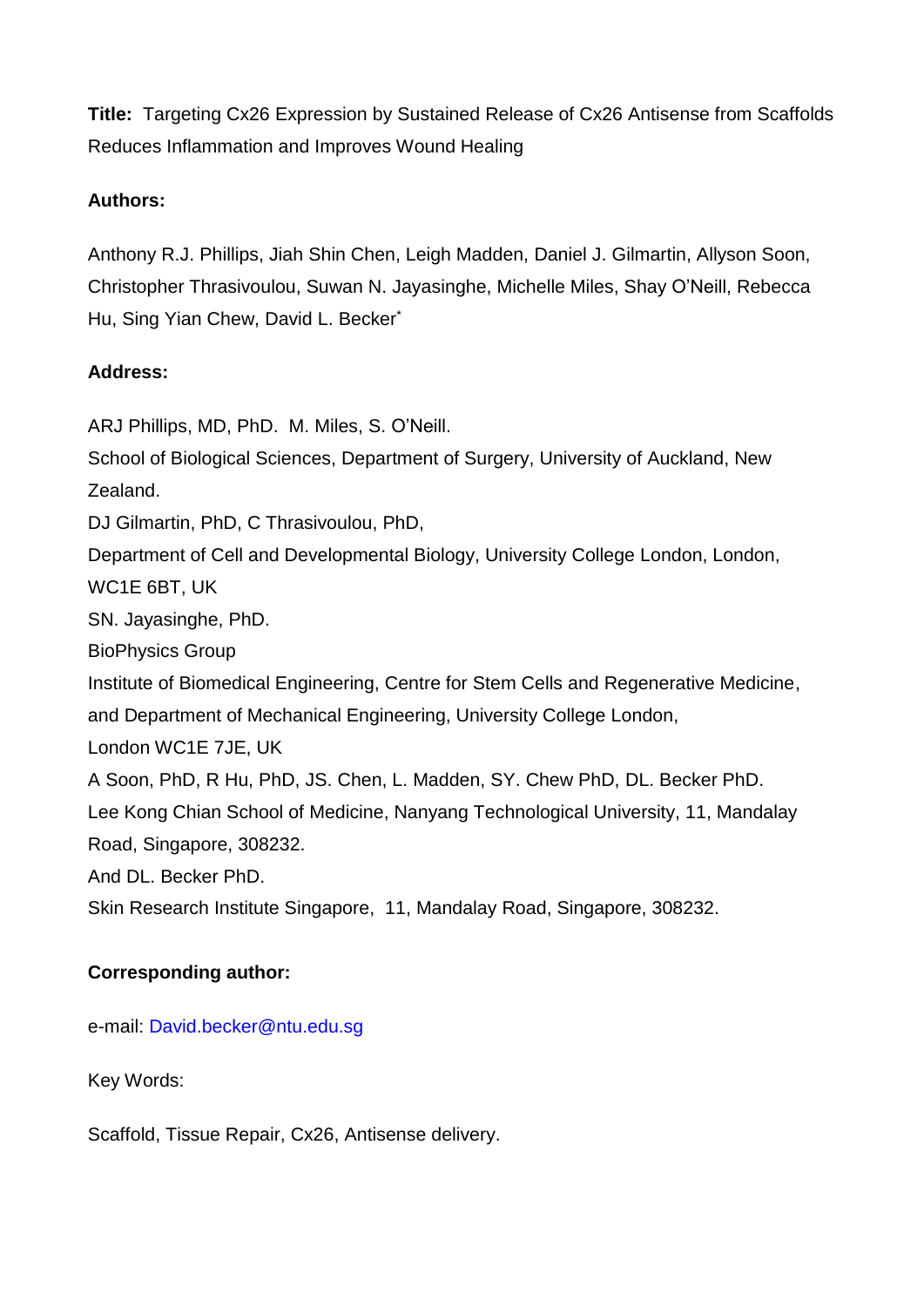# **Abstract**

The gap junction protein Cx26 is expressed at high levels in naturally hyperthickened epidermal layers as well as pathological hyperkeratotic disease states, such as warts, psoriatic plaques and chronic wound edges. The over-expression of Cx26 is also linked with inflammation, breakdown of the skin barrier function and perturbed wound healing. Here we used a collagen scaffold implanted into a rat excisional skin wound. This induced a foreign body type reaction characterised by epidermal thickening with elevated levels of Cx43 and Cx26, increased inflammation and perturbed healing. This was reminiscent of a chronic skin wound. If the same scaffolds were coated with an antisense molecule specifically targeting Cx26, that had a slow sustained release, this prevented the abnormal upregulation of Cx26 protein at the wound edge. Knocking down Cx26 protein levels below those seen in normal wound healing had no adverse effects on the healing process but instead reduced the epidermal thickening and also the inflammatory response, whilst at the same time promoting the healing response. Treatment with Cx43/26 antisense may promote healing of chronic wounds. The Cx26 antisense may also be helpful in treating other skin conditions where Cx26 is overexpressed.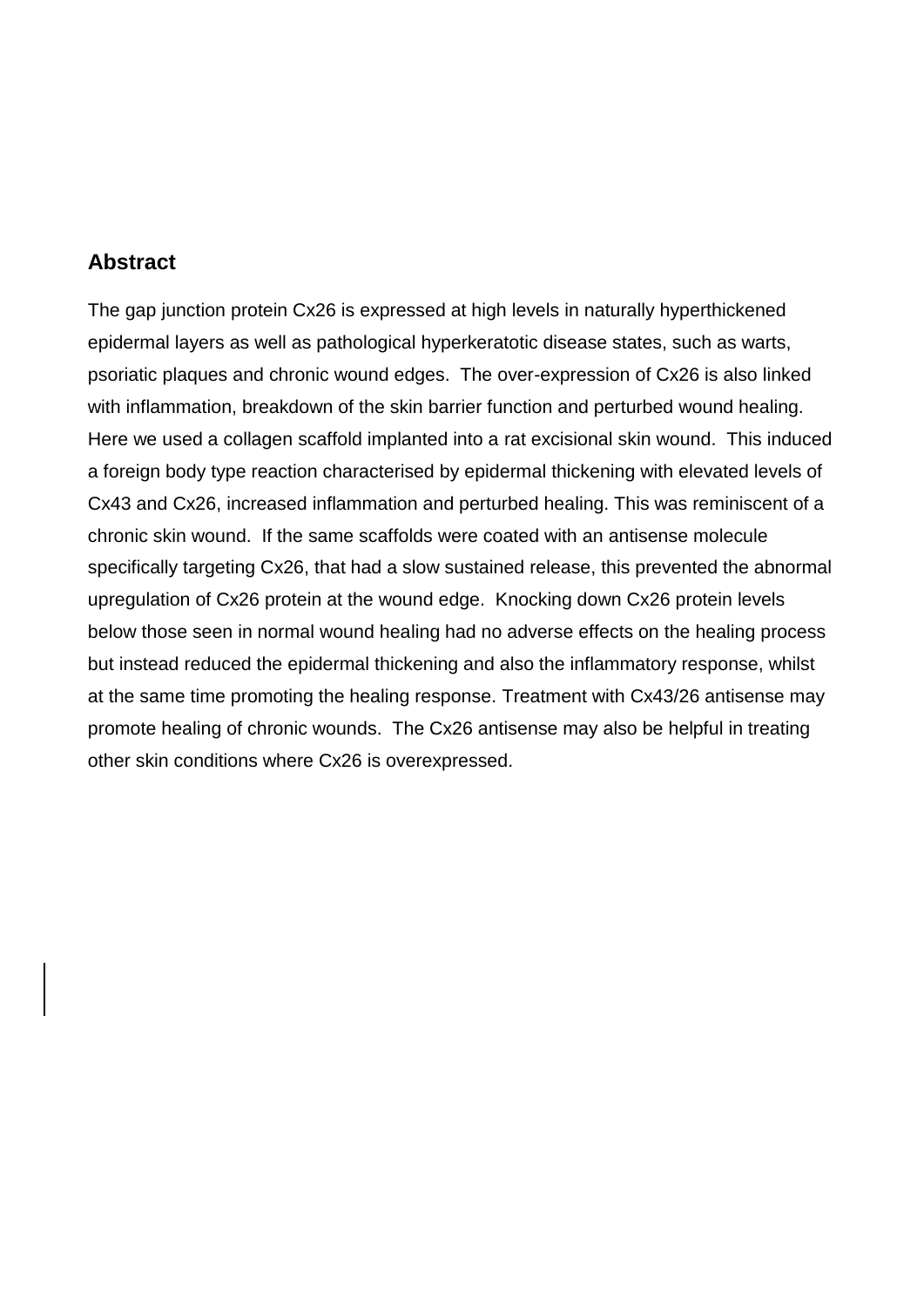### **Introduction**

Chronic wounds such as venous leg ulcers and diabetic foot ulcers are a growing problem worldwide as the population ages and the prevalence of diabetes and obesity continues to rise<sup>[1, 2, 3]</sup>. These wounds fail to pass through the normal phases of healing and stall in a highly inflammatory state<sup>[4]</sup>. The cost to healthcare providers is growing<sup>[5]</sup>, with a 2009 estimate for the USA reported as \$25B annually<sup>[3]</sup> and more recently in 2015 for the UK at £5B a year<sup>[6]</sup>. These non-healing wounds have a severe effect on the quality of life<sup>[7]</sup> and the life expectancy of sufferers<sup>[8]</sup> who in the case of diabetic wounds, can often end up loosing a lower limb, after which they have an average life expectancy of 5 years. Unfortunately there is currently little in the way of effective treatments for these debilitating wounds and new therapeutic solutions are actively being sought<sup>[2]</sup>.

It is now well established that the gap junction protein connexin 43 (Cx43) plays a central role in the wound healing process<sup>[9, 10, 11]</sup>. Indeed, targeting Cx43 with either antisense or mimetic peptides is able to promote acute wound healing and kick start healing in chronic wounds in man<sup>[12-14]</sup>. In normal acute wound healing Cx43 is naturally downregulated in wound edge keratinocytes and fibroblasts (but remains high in the proliferative cells behind the healing wound edge). This change takes place within the first 24-48 hours and coincides with the adoption of a migratory phenotype in these wound edge cells<sup>[11, 15]</sup>. In situations where Cx43 is not downregulated, such as in diabetic and chronic wounds, cell migration is significantly perturbed and wound healing is severely retarded<sup>[16, 17]</sup>. Cx43 in the cell membrane binds to a number of communicating and adherence junctions to form nexus of junctional proteins, which also links into the cytoskeleton<sup>[18]</sup>. These communicating and adhering junctions need to be down regulated in order for cell repolarization and normal migration to take place and bring about wound closure <sup>[17]</sup>. This makes it a promising target for a therapeutic intervention<sup>[9]</sup>. Targeting Cx43, with antisense and peptide based approaches, in chronic wounds is having promising effects in promoting healing in a number of clinical trials treating venous leg ulcers [19, 20] and diabetic foot ulcers<sup>[20]</sup>.

However, Cx43 is not the only gap junction protein that is upregulated in chronic wounds, which typically have a hyperproliferative epidermis and in which Cx26 & 30 have been shown to be massively elevated<sup>[21]</sup>. As yet the potential role of  $Cx26$  in wound healing is less clearly defined. It is known that Cx26 and Cx30 are naturally upregulated in the wound edge keratinocytes as Cx43 is downregulated though it is not fully understood how this influences the wound healing process<sup>[15]</sup>. It is possible that wound edge keratinocytes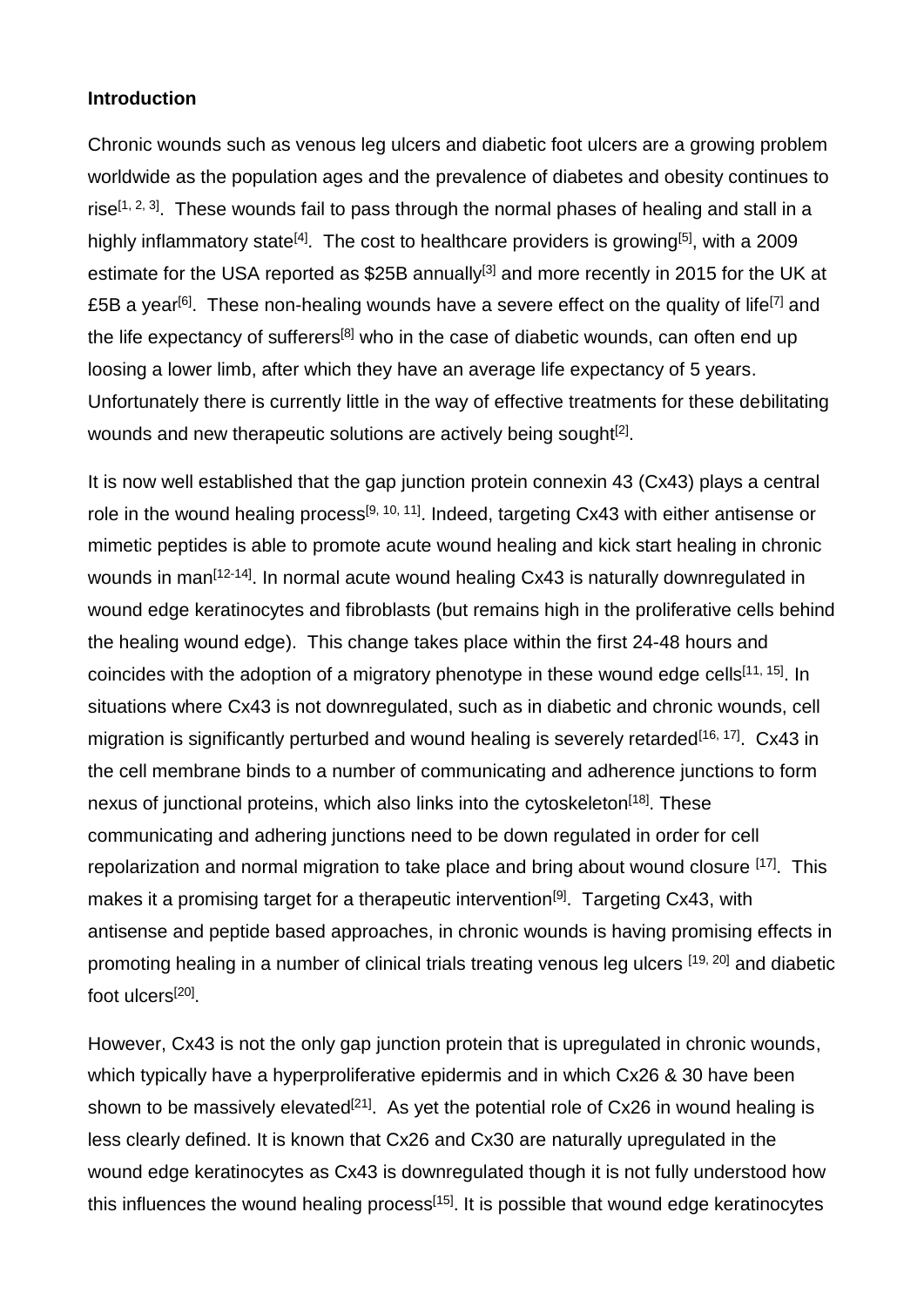form a communication compartment separate to the proliferating keratinocytes further away in the uninjured epidermis. Cx26 and Cx30 can form junctions with each other, but not Cx43, so the two other connexins could establish a unique compartment with properties distinct to the rest of the epidermis<sup>[22]</sup>.

It is also unclear whether the Cx26 that is expressed in migratory keratinocytes during reepithelialisation is beneficial to wound healing. There is increasing evidence to suggest that high levels of Cx26 may not be beneficial to wound closure. In streptozotocin (STZ) diabetic rat wounds where healing is perturbed, Cx26 was found to be considerably upregulated in wound edge keratinocytes and for a long distance away from the wound<sup>[16]</sup>. In an elegant study by Djalilian et al. 2006 where they used involucrin to drive the over expression of Cx26 in keratinocytes, they reported that wound healing was considerably delayed<sup>[23]</sup>. In addition, in rodent skin wounds containing a collagen scaffold that induced a foreign body reaction and delayed healing, wound edge keratinocytes were found to form a bulb of non-migratory cells, which expressed very high levels of Cx26 (reminiscent of the STZ diabetic rat wounds)  $[24, 25]$ . Cx26 up-regulation has also been linked to inflammatory and hyperproliferative skin conditions<sup>[26, 27]</sup>. Interestingly the buccal mucosa has many more layers of cells than the external epidermis of the skin and appears reminiscent of hyperproliferative skin. Like chronic wound edges it also contains very high levels of connexins Cx26, Cx30 & Cx43. However, lesions to the buccal mucosa heal very rapidly compared to skin lesions. A key reported observation was that buccal mucosa very rapidly down regulates Cx26 within 6 hours of injury, whereas in the slower healing skin epithelium Cx26 becomes slightly elevated in wound edge keratinocytes in the first 24-48 hours after injury<sup>[28]</sup>. Taken together these observations suggest that high levels of Cx26 may inhibit keratinocyte migration and wound reepithelialisation and that rapid downregulation of Cx26 may be able to improve healing rates.

Here we investigated the effect of a combination of two antisense DNA molecules to target Cx26 in a wound. We induced Cx26 downregulation in a scaffold based wound healing model where we know that Cx26 is greatly upregulated in the wound edge keratinocytes and where healing is perturbed  $[24]$ . In this model we have previously found that Cx43 is also upregulated in wound edge keratinocytes and Cx43 antisense treatment improves the healing process<sup>[24, 25]</sup>. In this study we extended our research theme by comparing the effects of isolated knock down of Cx26 with our previous observations from knocking down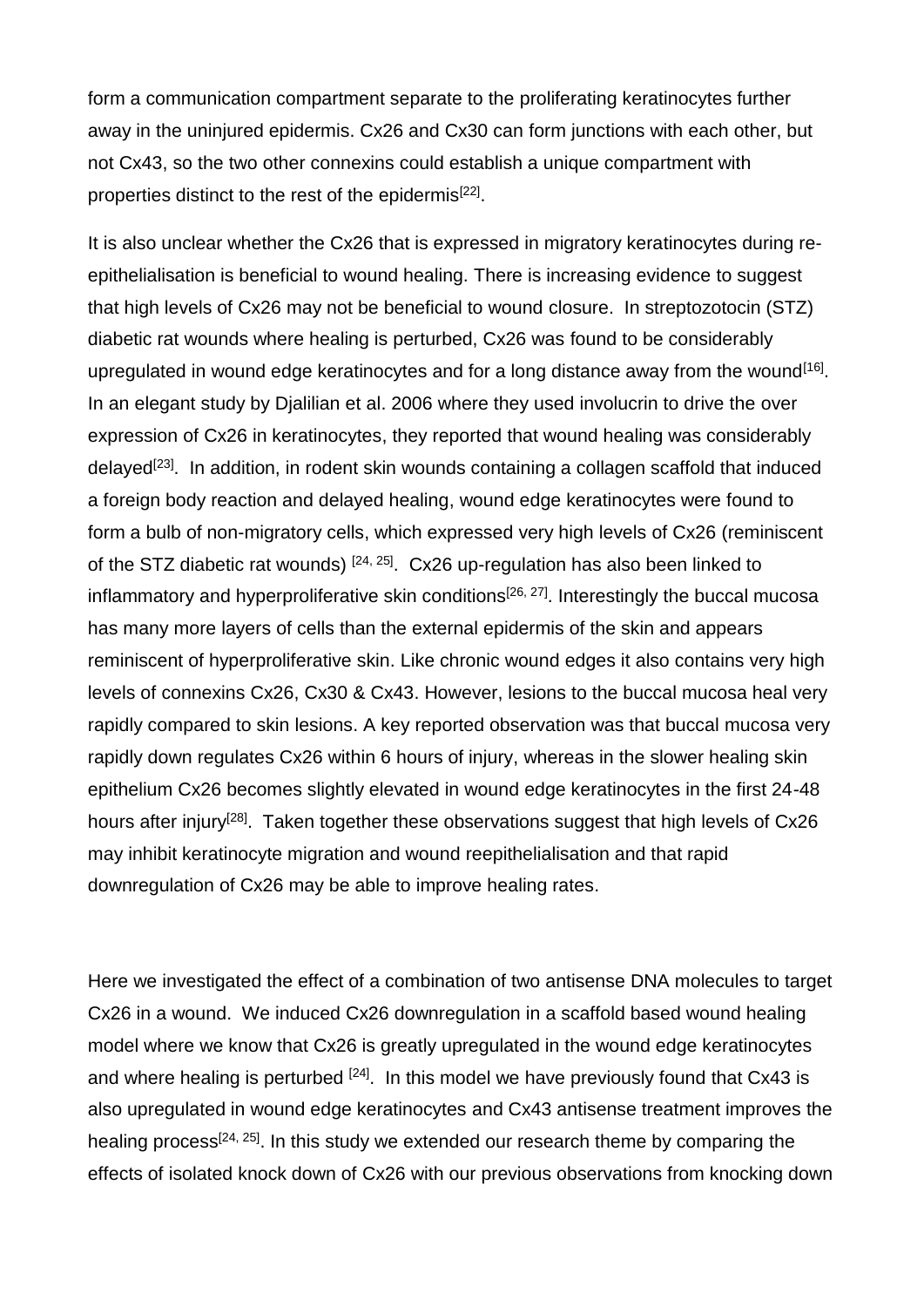Cx43. We report on the effect of this intervention on the wound healing process and then the effects of a combination of Cx43 and Cx26 antisense treatment.

# **Materials and Methods**

## **Scaffold fabrication**

The collagen electrospinning process has been described in detail previously <sup>[25, 29]</sup>. Briefly, the polymer solution was spun onto a 9  $\text{cm}^2$  foil sheet and 14ml produced scaffolds with an average thickness of 0.4 mm and 30 ml produced an average thickness of 0.8 mm. Uncoated scaffolds were crosslinked by immersion in a high (15% wt./v.) concentration of N-(3-Dimethylaminopropyl)-N'-ethylcarbodiimide (EDC) hydrochloride (99.5% purity, Apollo) in a 1:10 water to acetone solution. Scaffolds were washed for 20 min in standard Phosphate Buffered Saline (PBS) and then sterilised using 70% ethanol for 1 h, followed by washing 3 times with sterile PBS. Scaffold discs were then excised using a 6 mm biopsy punch matching the size of the excisional wounds.

# **Application of Cx26 and or Cx43 asODN to scaffolds via polymer coatings**

Both Cx43 and Cx26 asODN sequences at 300μM concentration were incorporated into polymer coatings using an layer by layer emulsion coating technique. The rat Cx43asODN sequence 5'-GTA ATT GCG GCA GGA GGA ATT GTT TCT GTC-3'. A non-functional sense (sODN) sequence 5'- GAC AGA AAC AAT TCC TCC TGC CGC AAT TAC-3'. In the case of Cx26 asODN, two different novel sequences (termed 'AS3' 5'- TGTATTGGGACAAGGCCAGG-3' and 'AS6' 5'-ATCTCTTCGATGTCCTTAAA-3') that we identified as potentially effective following pilot *in vivo* screening of multiple sequences selected by in-silico and in vitro methodologies<sup>[30]</sup>. Cross-annealing between the two asODN sequences was ruled out before combining the sequences. Either Polycaprolactone (PCL) or Poly (D, L-lactice-co-glycolide) (PLGA) was dissolved in dimethyl carbonate at 10% wt./v. The asODN sequences were dissolved in water and mixed with the polymer solutions to 300μM final DNA concentration. In the case of Cx26 asODN, both AS3 and AS6 sequences were each dissolved at a final concentration of 300 μM, and for the combined Cx26/Cx43asODN scaffolds the three asODN sequences were each incorporated at a 300μM concentration. The two immiscible layers were gently homogenized for 10 seconds to produce an emulsion. Individual 6 mm diameter collagen scaffolds were dipped in polymer-asODN solutions and transferred to liquid nitrogen and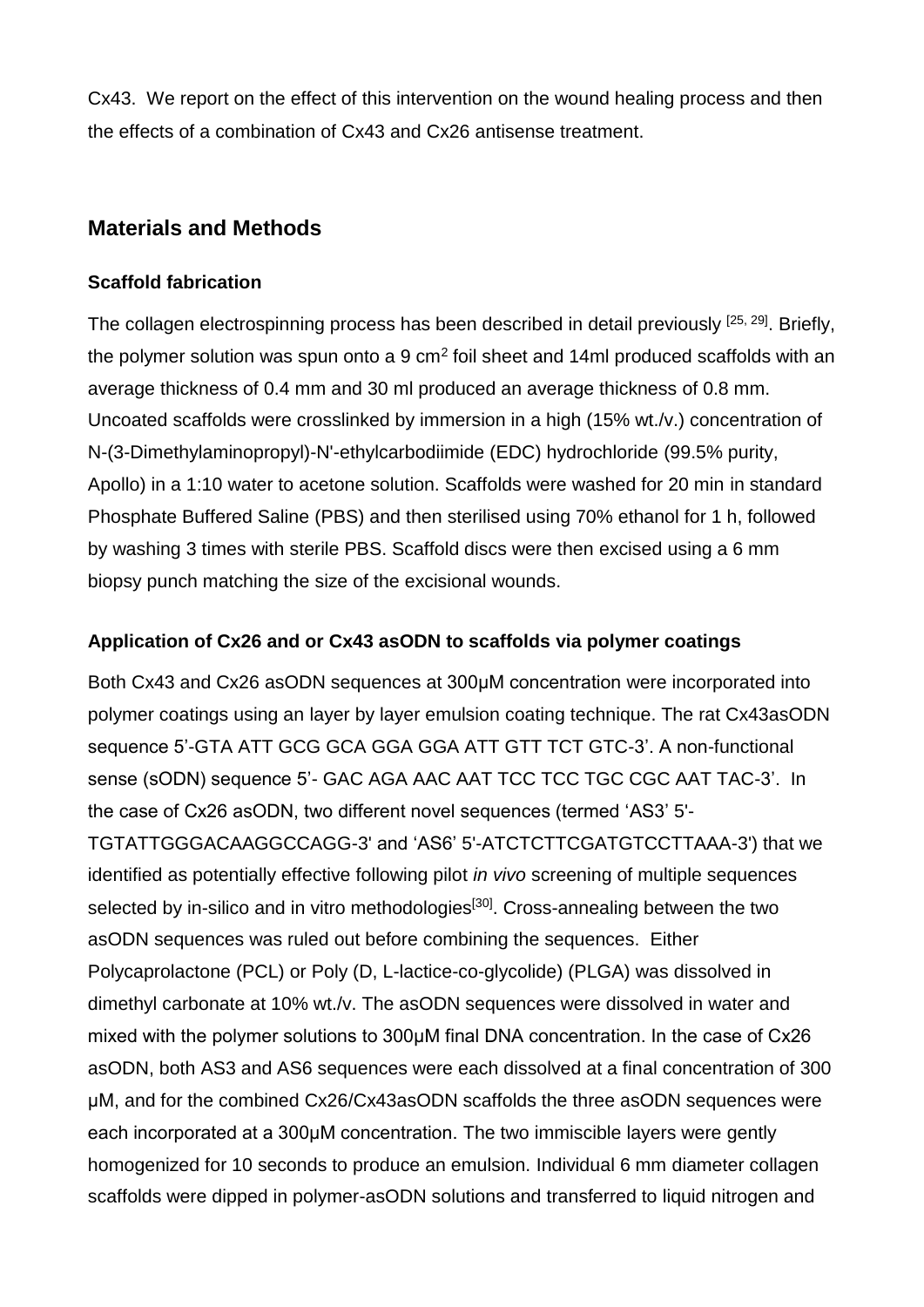lyophilised overnight to remove the solvent. This process was repeated either a further 3 times to produce 4 layers of polymer + asODN, or 7 times for 'double coated' scaffolds, which had 4 layers of PCL + asODN then 4 layers of PLGA + asODN.

## **Surgery**

Six week old Sprague Dawley rats were used with UK Home Office approval and Singapore Institutional Animal Care and Use Committee (IACUC) approval. Rats were initially anaesthetised using 4% isoflurane, 20% oxygen,10% nitrous oxide, then maintained using 1.5% isoflurane. Buprenorphine (Vetergesic®) 0.03 mg/ml was injected subcutaneously before operation. Their backs were shaved and a layer of Nair® hair removal cream applied and hair was removed using a scraper followed by a moistened gauze pad. Rats were maintained on heated mats and four full-thickness excisional biopsy punch wounds were made using a 6 mm punch (Kai Industries UK). Scaffolds were applied directly to wounds, and covered with sterile Tegaderm™ film dressing (3M). Postprocedure, rats were recovered in a heated chamber and rehoused in individual cages.

## **Wound Tissue collection**

Animals were killed at 1, 3, 5, 10 and 15 days post wounding N=8 per time point Total N=40. Wounds were macroscopically imaged using a Leica MZ8 dissection microscope and then excised and fixed in 4% paraformaldehyde (PFA)-PBS solution for 24h at 4°C. Tissue was transferred to 20% sucrose overnight, washed in PBS and bisected. Each half was frozen in O.C.T. medium (Sakura Finetek, UK) and sectioned using a Leica CM1900 cryostat at 5 μm (for H&E staining) or 10 μm (for immunofluorescence staining).

## **Haematoxylin and eosin staining**

Frozen sections (5 μm) were thawed then immersed in tap water for 5 min before transferring to Harris' haematoxylin solution for 30 seconds followed by a bath of running tap water for 5 min. Slides were dipped in 1% acid alcohol (1% concentrated hydrochloric acid, 70% ethanol, 29% distilled water) for 3 seconds, to reduce background staining. Then transferred to a container of running tap water for a further 5 min. This was followed by 15 seconds in eosin B solution, followed by 5 seconds in a tap water to rinse away excess stain before immersion in 70% ethanol for 2 min, 100% ethanol for 2 min a second 100% ethanol for 2 min, to dehydrate the tissue. Slides were transferred to xylene for 5 min, then a second xylene for 5 min before mounting in DPX mountant.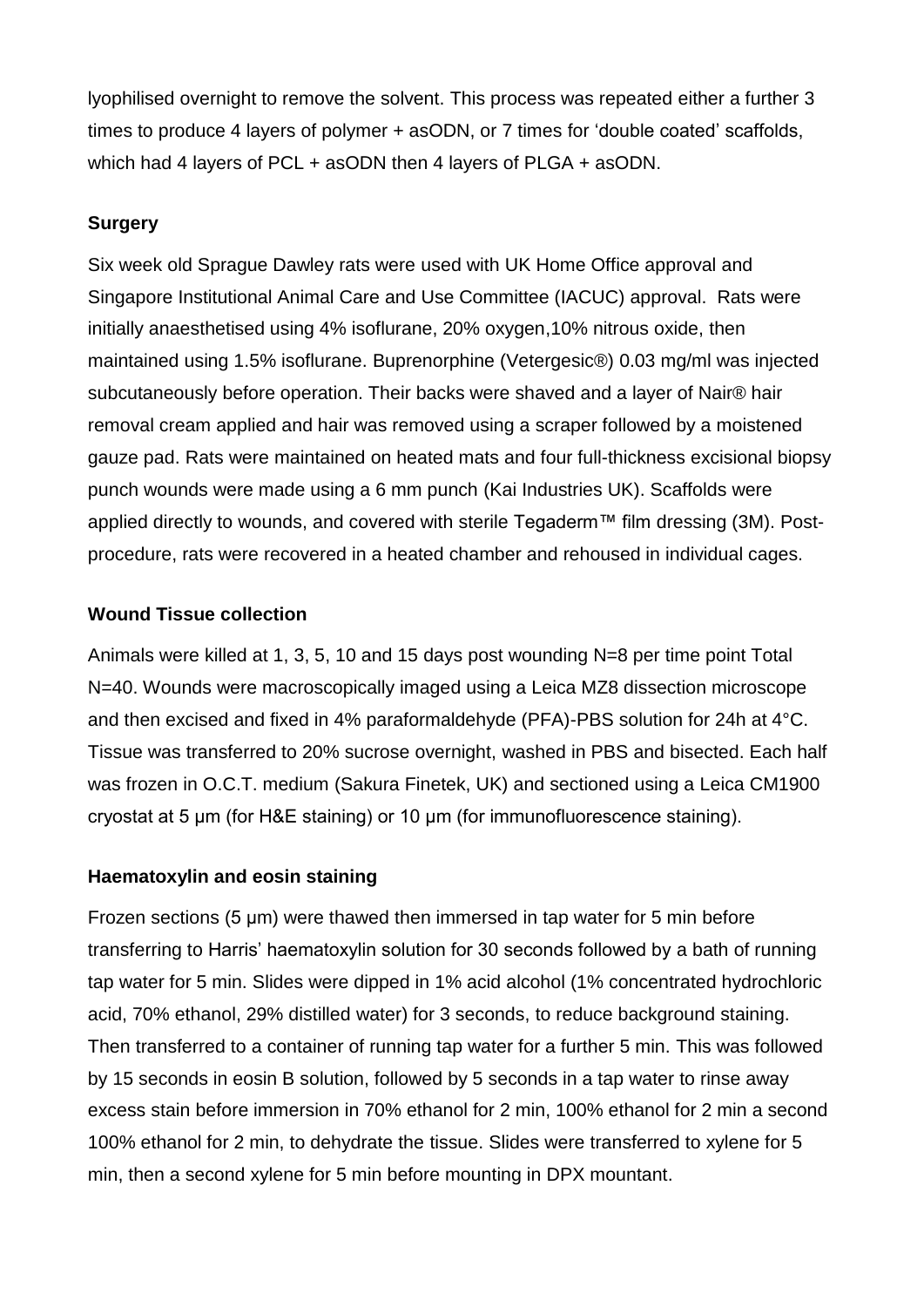## **Immunofluorescence staining**

Sections (10 μm) were immersed in cold acetone for 5 min before blocking with a 0.1 M Llysine (Sigma UK) PBS solution containing 0.1% Triton-X-100 (Sigma UK ). Sections were stained for 1 h using an antibody to Cx43 (1:2000 dilution, C6219, Sigma UK) or Cx26  $(1:200$  dilution<sup>[31]</sup>). They were then incubated with a goat anti-rabbit Alexa 488 secondary antibody (A11008, Invitrogen UK) at a 1:400 dilution for 1 h. Sections were counterstained using Hoechst solution (both Hoechst 33528 and Hoechst 33342 dyes at 1:50,000 dilution, Sigma UK).

# **Imaging**

Tissue was imaged using a Leica SP8 confocal microscope with a X40 1.2NA objective. Fluorophores were imaged sequentially. Single optical section 8-bit images were acquired in a distal region of skin and at the wound edge at a resolution of 1024 by 1024 pixels. All settings were kept identical between treatments to allow image analysis comparisons to be made.

# **Epidermal thickening and re-epithelialisation measurements**

Epidermal thickness was measured using ImageJ $[24]$  on H&E stained tissue at the thickest point along the basal to spinous layer axis within 150 µm of nascent epidermis. The length of nascent epidermis was measured on either side of the wound using ImageJ and averaged to give a re-epithelialisation distance (n=8 rats per time point).

# **Connexin 26 and 43 protein quantification**

Cx26 and Cx43 quantified on D1, D3 and D5 wounds in binary images of wound edges using ImageJ as described previously<sup>[16, 24]</sup>. Images were processed under identical threshold parameters and the number of connexin positive pixels within the terminal 100 µm of the epidermis quantified. Connexin levels were expressed per square micron of epidermis and normalised to distal levels. Cx26, distal levels were extremely low, so small fluctuations between samples could result in large differences between values. Therefore Cx26 distal levels were averaged for the group, and this value was used to calculate changes in wound edge keratinocyte Cx26.

# **Polymorphonuclear cell quantification**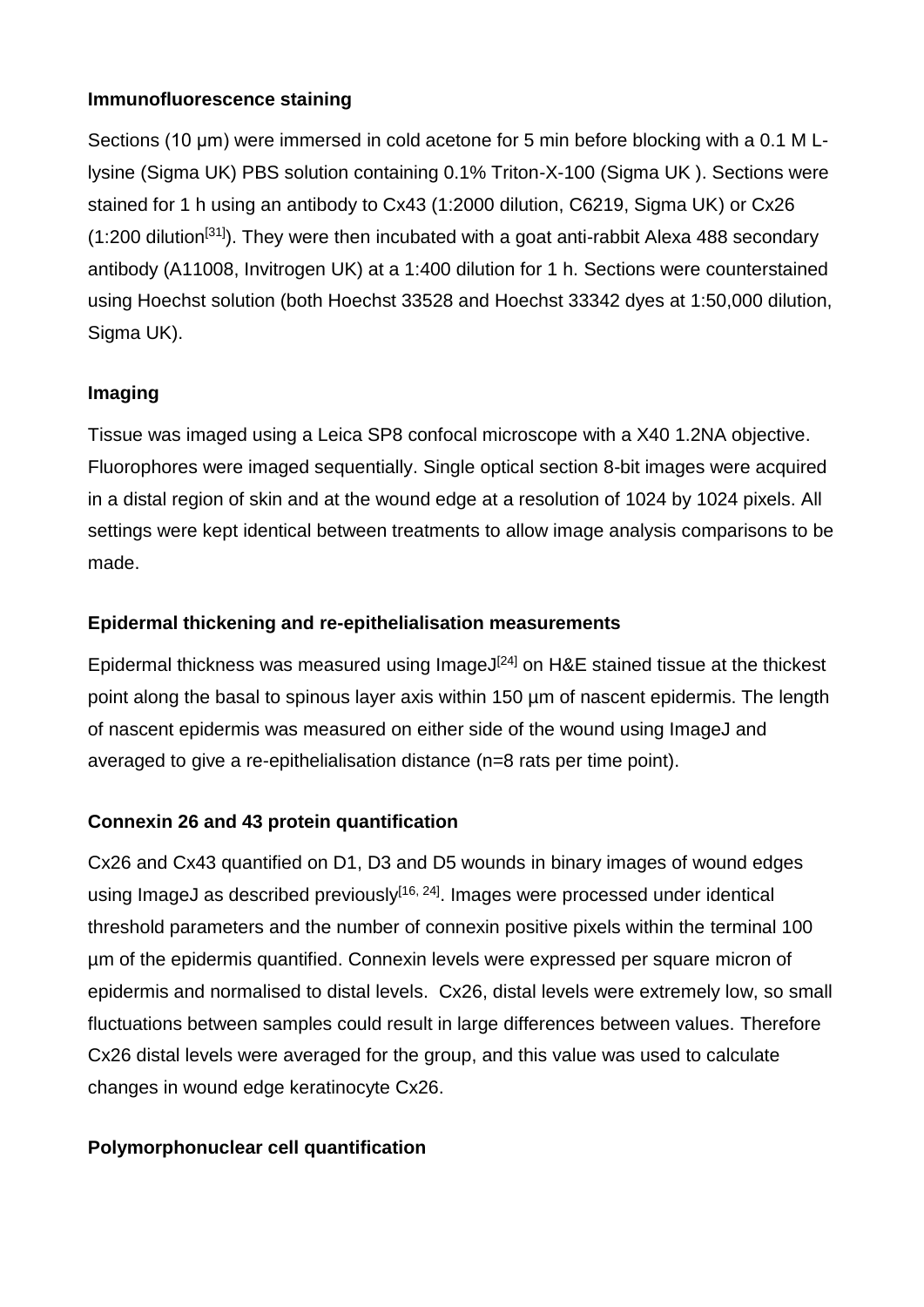H&E stained D1, D3 and D5 wounds were microscopically assessed at 63 X magnification. At 700 µm from the wound edge in the lower dermis, cells with a polymorphonuclear morphology (PMNs) were counted in three fields of view at this point to quantify inflammatory leukocytes infiltrating uninjured tissue. A total of n=5 wounds were assessed per time point.

### **Measurement of granulation tissue area**

D10 and D15 wounds were H&E stained and imaged using a Zeiss Axio Scan.Z1 slide scanner. A series of brightfield images were captured using a 20 X objective, then stitched together to form a montage, which was imported into ImageJ. The granulation tissue was measured between the wound margins above the muscle and panniculus carnosus layers, using the freehand line tool. A total of n=8 wounds were assessed per time point.

## **Statistical analyses**

Connexin quantification, PMN count and wound edge measurements were analysed using GraphPad Prism 5.0 software. Having confirmed normality we used a one-way Analysis of Variance ANOVA tests followed by Tukey's post-hoc tests to determine statistical significance<sup>[24]</sup>. Data is presented as mean and SEM. P<0.05 was taken as significant.

# **Results**

Macroscopic appearance of wounds

In this study we had seven different variations of wound treatments to compare: No treatment, Uncoated Scaffold, PCL/PGLA Coated Scaffold, Cx26 Antisense Coated Scaffold, Cx43 Antisense Coated Scaffold, Cx43 Sense Coated Scaffold and Cx26/Cx43 Antisense Coated Scaffold.

In order to assess the efficacy of the Cx26 asODN sequences on Cx26 knockdown *in vivo*, collagen scaffolds that had been coated with the combination of two Cx26 asODN sequences were applied to 6 mm diameter full thickness wounds on rats. In addition, some scaffolds were coated with both the Cx26 asODN sequences as well as the Cx43 asODN sequence resulting in a combined Cx26/43 asODN coated scaffold. Rats were culled at D1, 3 and 5, after which the wounds were macroscopically assessed (Figure 1) and compared to the control groups: namely, no treatment, uncoated scaffold and PCL/PGLA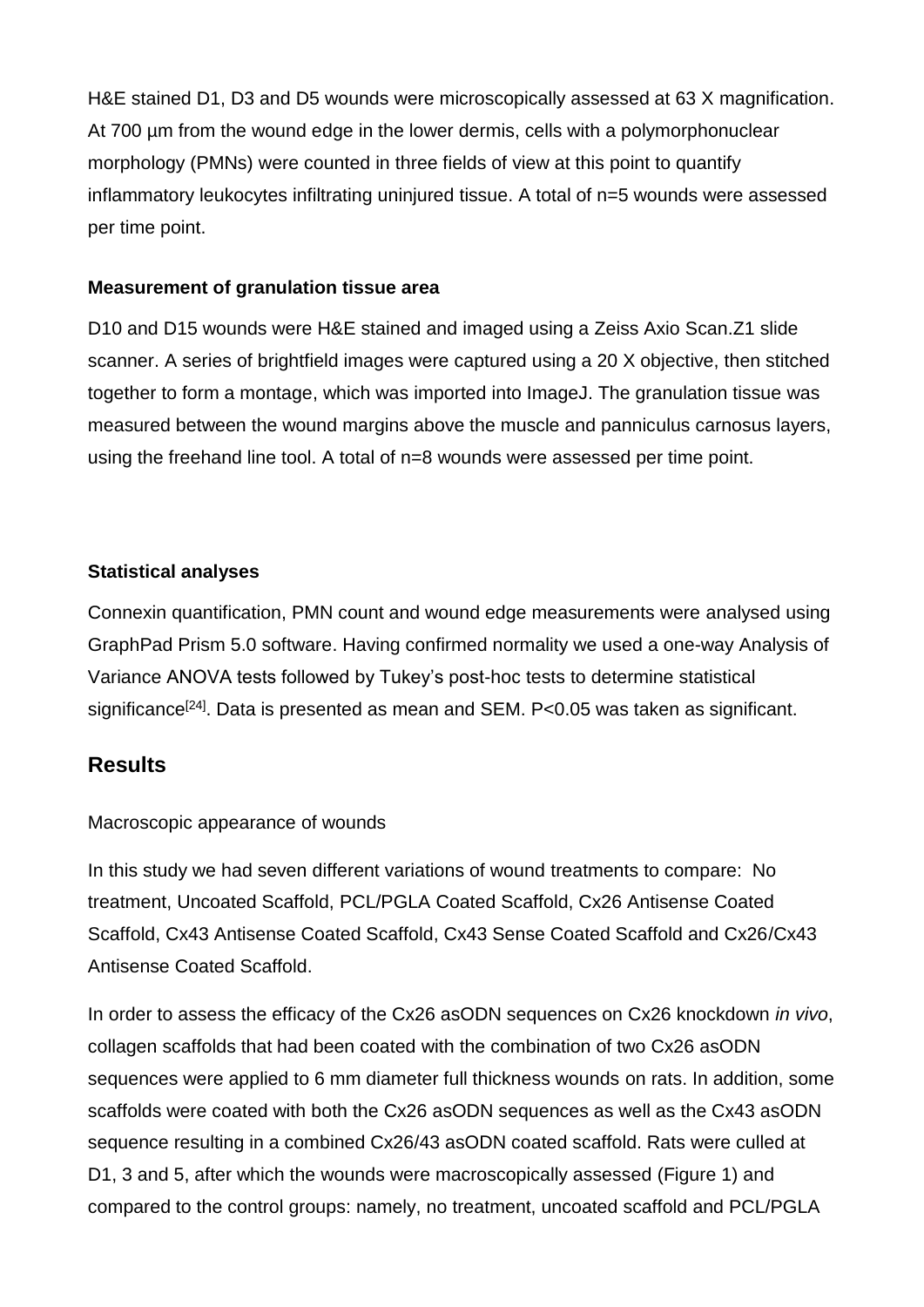coated scaffold, Images of control wounds are reproduced from Gilmartin et al 2016<sup>[25]</sup> with permission from Wiley-VCH (at the request of reviewers). These shared control group from this previously reported study were used for welfare and ethical reasons to avoid unnecessary animal usage by repeating redundant control groups. The current Cx26 and Cx26/43 experiments were undertaken at the same time as the shared controls.

At D1, wounds across all treatments appeared macroscopically similar to the initial 6 mm wound. At D3, uncoated scaffold wounds had changed very little in size and the coated scaffold and sense coated control scaffold were both only slightly smaller. The Cx26 and Cx26/43 asODN coated scaffold treated wounds had all reduced in size to a level comparable to that of untreated wounds. By D5, the uncoated scaffold wounds were still the largest. The coated scaffold and sense coated scaffold had reduced some more but were still much larger than untreated wounds. Wounds treated with the Cx26 and Cx26/43 asODN coated scaffolds had considerably reduced in size, to a similar or greater extent to that of untreated wounds. Interestingly the combined Cx26/43 asODN scaffold treated wounds did not, on average, appear to be more reduced in size relative to the Cx26-only or Cx43-only scaffold treatments.

#### **Day 1**

#### **Cx26 asODN coated scaffolds significantly improve wound re-epithelialisation**

Measurements of wound re-epithelialisation at D1, wounds containing scaffold only, coated scaffold and sense scaffold were all retarded in their re-epithelialization compared to untreated wounds. Whereas wounds treated with the Cx26 asODN only scaffold had an average re-epithelialised a distance of 404 μm a 48% greater than the 274 μm of untreated wounds  $(P < 0.05)$  (Figure 2). This was similar to the average distance for Cx43 asODN scaffold treated wounds  $(407 \,\mu m)^{[25]}$ . The combined Cx26/43 asODN coated scaffolds resulted in a moderately higher re-epithelialisation distance (494 μm) 22% more than Cx43 asODN only scaffolds. All three types of antisense containing scaffolds reepithelialized significantly further than all control wounds without antisense treatment.

#### **Cx26 asODN prevents epithelial wound edge Cx26 upregulation**

In untreated wounds there is normally a significant increase in the levels of Cx26 in the wound edge epithelium and this was seen here with an increase of around 2000%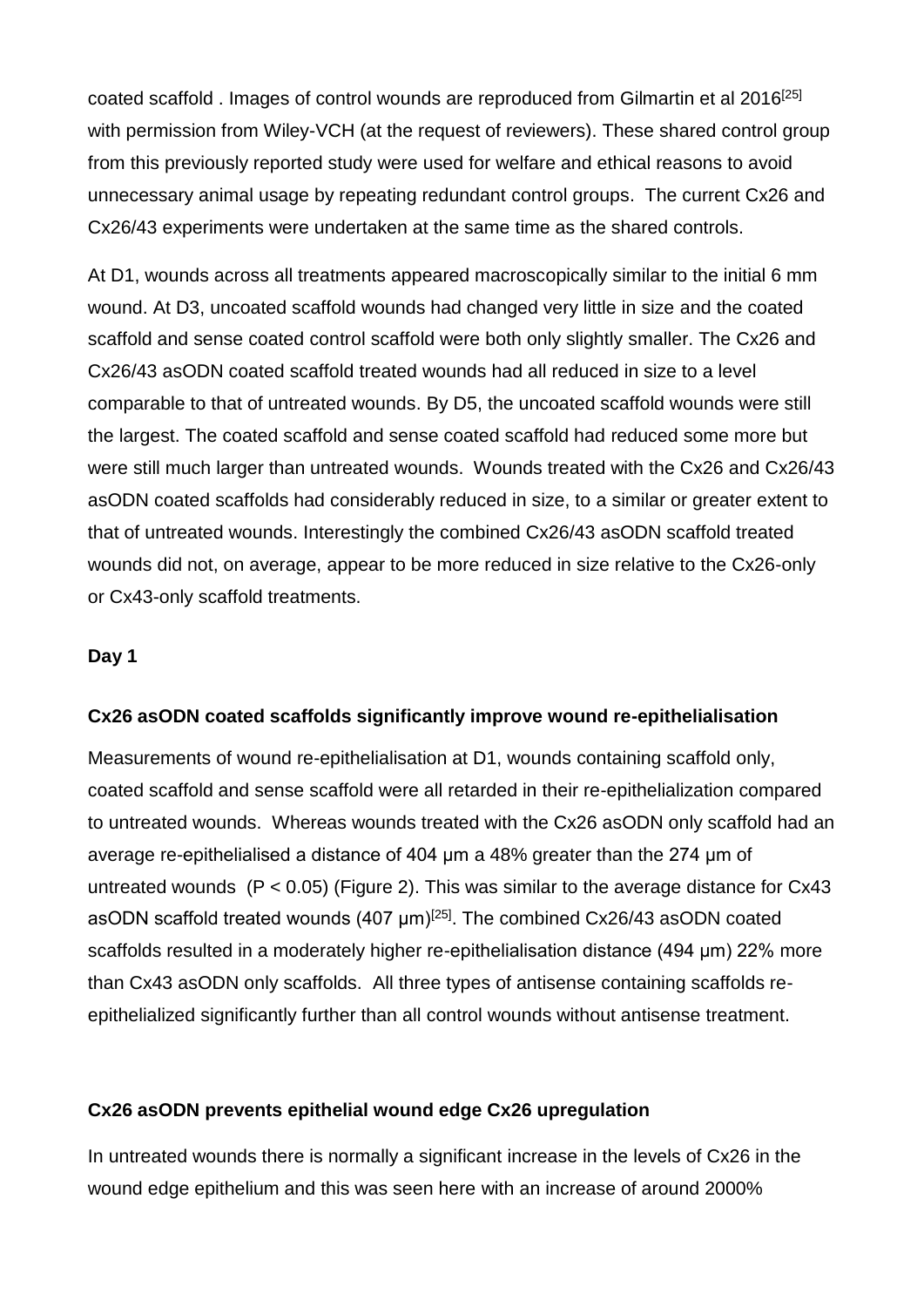compared to distal levels of Cx26. Uncoated scaffolds raised this level of Cx26 to 3000%, as did coated (2500%) and sense coated scaffolds (2000%). However, Cx26 upregulation in both Cx26 asODN and Cx26/43ODN scaffold treated wounds was significantly reduced (141% and 226% upregulation respectively) compared to the wounds without antisense (Figure 2). Interestingly, the application of Cx26 asODN coated scaffolds did not result in a reduced level of wound edge Cx43 expression at D1 and was very similar (at 122% upregulation) to that of the control scaffold wounds (Figure 2).

### Day 3

The presence of a scaffold (without antisense) continued to retard re-epithelialization on D3. However, Cx26 asODN only coated scaffolds had re-epithelialised on average 791 μm (Figure 3), which was significantly more than the three different control scaffold treatments, which had on average re-epithelialised only 51% as much. This reepithelialization was very similar to Cx43 asODN only treated wounds<sup>[25]</sup>. Wounds treated with the combined Cx26 and Cx43 asODN had re-epithelialised still further with an average of 972 μm. This was 12% further than those treated with the Cx43 asODN scaffold, and 19% further than those treated with the Cx26 asODN only scaffold.

Cx26 levels increased by about 4000% in untreated wounds, which was similar to coated and sense coated scaffold but the levels in uncoated scaffold were even higher (6000%). Cx26 asODN coated scaffolds were able to prevent the elevation in Cx26 expression at the wound edge to only a 48% rise, while for the combined Cx26/43 asODN scaffold there was a 50% rise (Figure 3). For both of these types of scaffold the rise was significantly lower than all wounds without antisense<sup>[25]</sup>. Interestingly, the Cx43 asODN coated scaffold wound edges expressed significantly lower levels of Cx26 than the no antisense control treatments. At this stage untreated wounds had a downregulation of Cx43 in wound edge keratinocytes whereas scaffolds without antisense caused an increase in Cx43 of between 200-300%. This increase was very similar to that seen with the Cx26 only scaffold whereas scaffolds that contained Cx43 asODN had a decrease in Cx43 of around 90%.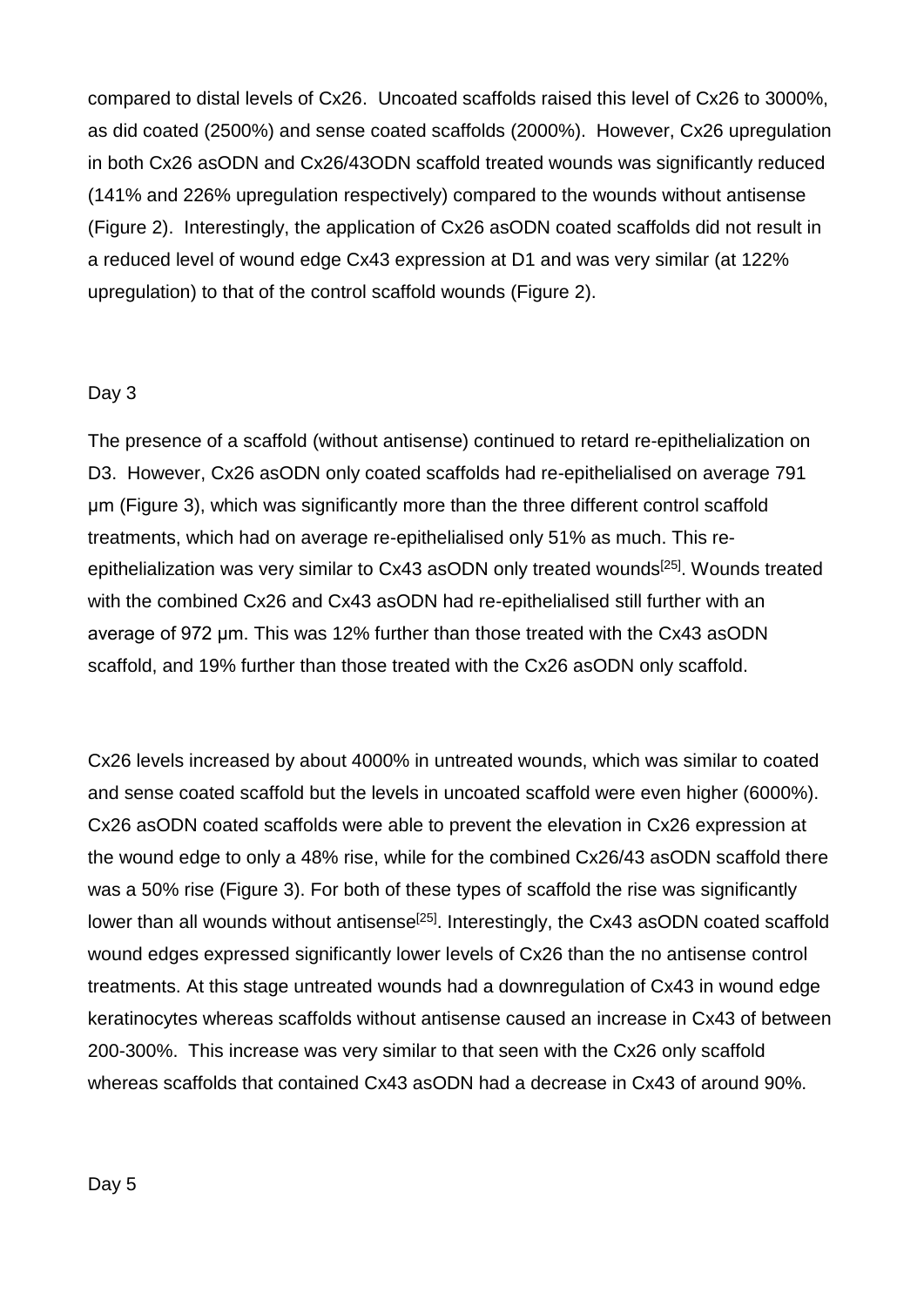On D5 re-epithelialization of untreated wounds (882 μm) and wounds treated with the control scaffolds without antisense was very similar<sup>[25]</sup> (Figure 4). Cx26 asODN coated scaffold wounds had re-epithelialised a distance of 1325 μm, which was significantly further than any of the control groups but very similar to that of Cx43 asODN treatment (1345 μm). However, the combined Cx26 and Cx43 asODN scaffold again produced in the greatest increase in re-epithelialisation, at 1695 μm, which was 26% more than Cx43 asODN only scaffolds and 28% greater than the Cx26 asODN coated scaffolds. Across all wounds at D5, those with a scaffold that contained Cx43 asODN (either Cx43 asODN only scaffolds or both Cx43 and Cx26 asODN) had on 5 occasions fully re-epithelialised. Only 1 wound treated with the Cx26 asODN only scaffold had fully re-epithelialised and only one of the untreated control wounds had fully re-epithelialised.

At D5, wound edge keratinocyte Cx26 levels were considerably reduced compared to the levels at D3 across all treatments (Figure 4). Untreated wounds were only showing 199% increase, with uncoated scaffolds, control coated scaffolds and Cx43 sODN scaffolds 417- 431% increase. However, Cx26 asODN scaffolds resulted in significantly lower levels of Cx26 expression at the wound edge compared to these control treatments and had increased Cx26 levels to only 68% above distal levels. Combined Cx26/43 asODN scaffolds resulted in a slightly greater repression of Cx26 asODN (87% above distal levels). Cx43 asODN only scaffolds also reduced the elevation in Cx26 levels but not to the same degree. In contrast to D1 and D3, at D5 the Cx26 asODN only scaffold resulted in a significant reduction in Cx43 levels relative to the untreated control scaffold and the coated control scaffold treatments (Figure 4). While control scaffolds without antisense all resulted in an upregulation of Cx43 at the wound edge epidermis, Cx26 asODN scaffolds resulted in 62% of distal levels Cx43, similar to the 57% of distal levels observed in untreated wounds.

### **Epidermal thickening**

Thickening of the nascent epidermis following Cx26 asODN scaffold application was also measured, since Cx26 expression is commonly linked to epithelial thickening disorders<sup>[26,</sup>  $27$ ]. Uncoated scaffolds induced an epidermal thickening to about 100  $\mu$ m which was significantly thicker than untreated controls at around 50 μm on D1 and this difference was maintained at all time points. Coated scaffolds had lower epithelial thickening than the uncoated scaffold and were not significantly different from untreated controls at all time points. Cx26 asODN coated scaffolds had significantly lower epithelial thickening values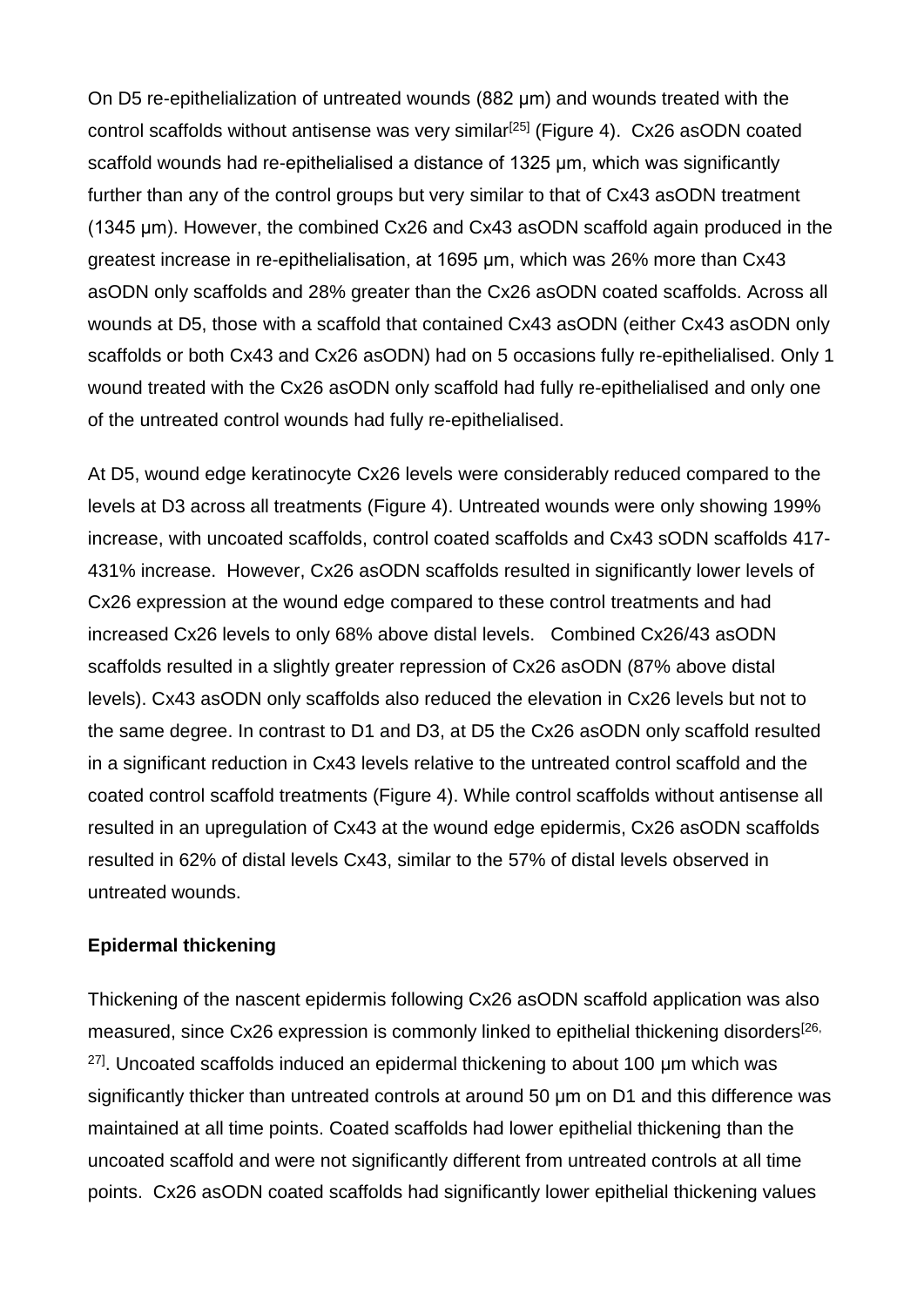than the scaffolds without antisense at most time points. The thickening was a similar level to that of Cx43 asODN coated scaffolds at each time points and was always less than untreated controls (Figure 5). The combined Cx26+43 asODN scaffold was significantly thinner than untreated wounds at D3 (*P* <0.05) but did not appear to have a synergistic effect in reducing epithelial thickening compared to individual connexin antisense treatments.

## **The effect of Cx26 asODN coated scaffolds on the inflammatory cell response**

The number of cells with a rounded morphology with the characteristic multi-lobbed nuclei of polymorphonuclear leukocytes (PMNs) were identified and counted in a region of dermis distal to the wound<sup>[25]</sup>. This was performed in order to determine whether treated scaffolds induced a less extensive inflammatory cell response in the surrounding tissues (Figure 6).

At D1 the uncoated scaffold produced the highest level of PMNs around three times that of untreated wounds. Coating the control scaffolds reduced the number of PMNs but these were again higher than untreated wounds. All of the antisense coated scaffolds resulted in lower PMN counts than untreated wounds but these were only significant for the scaffolds without antisense. Cx26 asODN treated tissue was not significantly different to the Cx43 asODN coated scaffolds or the combined Cx26 + Cx43 asODN scaffolds.

On D3, the number of PMNs in each treatment had a very similar profile to that seen on D1. At D5 however, PMN numbers were greatly reduced in all treatments. The PMN numbers were still greatest in scaffolds that did not contain antisense. All three types of scaffold containing antisense had very similar PMN numbers, which were significantly lower than the scaffolds without antisense.

## **Granulation tissue area measurements at D10 and 15.**

The granulation tissue area at D10 in untreated wounds was  $3.6 \pm 0.2$  mm<sup>2</sup>, which was not significantly different from any of the scaffolds that did not contain antisense. However, all three of the different antisense containing scaffolds had similar and significantly smaller granulation tissue areas than untreated wounds and scaffolds without antisense (Figure 7).

By D15 the granulation tissue in all groups had shrunk to approximately half the size of D10. The differences in granulation tissue area were maintained and all three containing antisense were significantly smaller than untreated controls and scaffolds without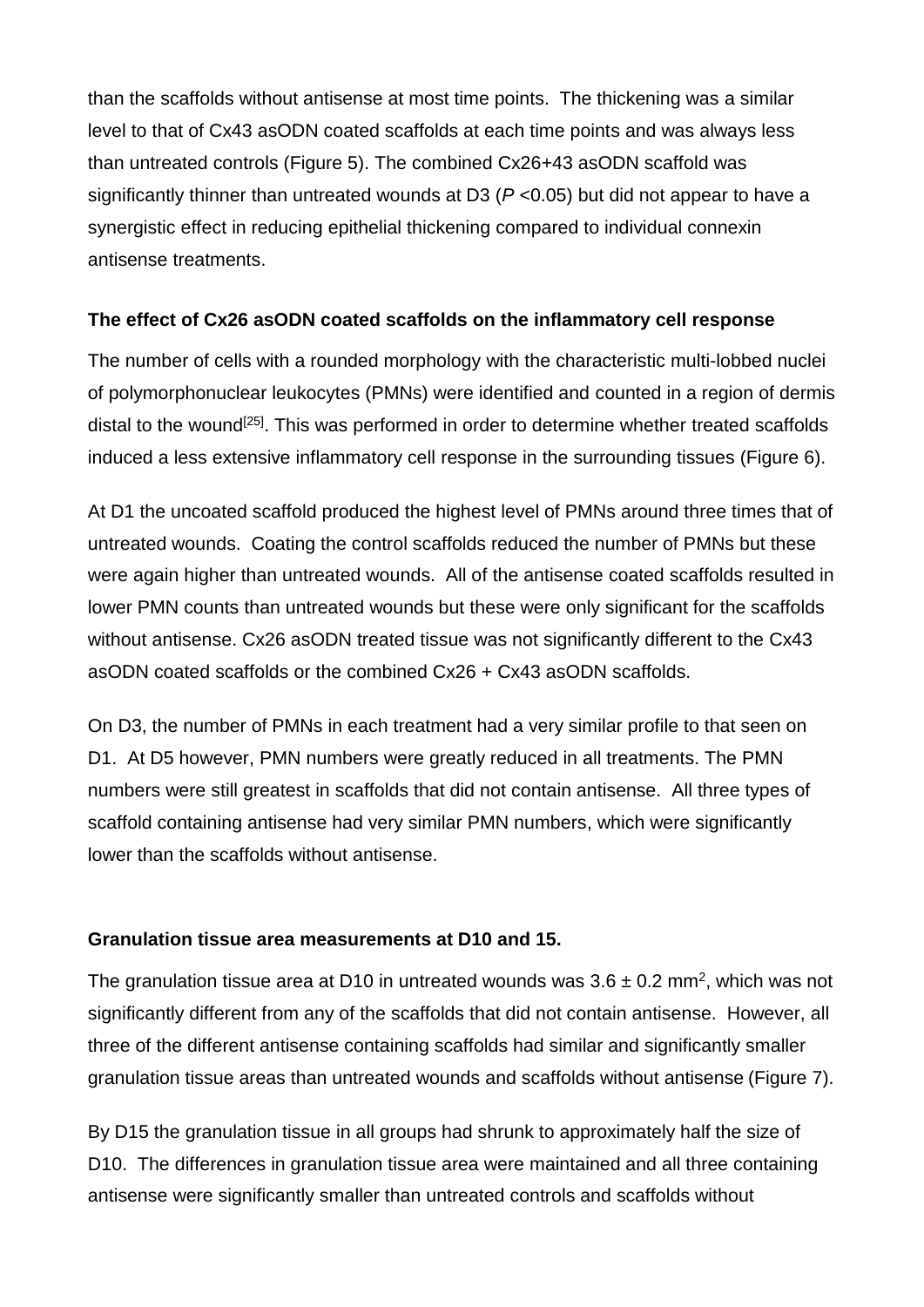antisense. Scaffolds that contained Cx43 antisense had slightly smaller granulation tissue areas that Cx26 antisense alone but this difference was not significant.

# **Discussion**

It has been reported that placing solid collagen scaffolds into a wound bed can induce a foreign body type reaction in the cells of the wound edge, which can inhibit the healing process[24]. It has been proposed that this may also be a useful model to study perturbed wound healing in rats<sup>[24]</sup>. As part of this foreign body inflammatory response reaction there is an influx of neutrophils and the epidermal wound edge forms a thickened bulb of nonmigratory cells that express high levels of Cx43 and Cx26<sup>[24]</sup>. This has a very similar appearance to the epidermal wound edge from a STZ diabetic rat, which also has elevated Cx43 and Cx26 and shows perturbed healing $[16]$ . It is also consistent, although not as extreme, as the hyper-thickening of the epidermis and over expression of connexins reported in a wide range of human chronic wounds<sup>[21, 32]</sup>. In these chronic wounds,  $Cx43$ upregulation is a notable common characteristic [16, 21] however, less well appreciated is the fact that Cx26 is also frequently upregulated many fold beyond the normal levels encountered during acute wound healing<sup>[16, 21, 32]</sup>. It is not yet clear what effects this upregulation may bring about with respect to wound healing.

Our previous studies have shown that scaffolds coated in a specific Cx43asODNs are able to reduce the inflammation in the wound around the scaffold<sup>[24]</sup>. At the same time this reduces the levels of Cx43 and indirectly that of Cx26, which in turn is associated with improved healing. Previously expression levels of Cx43 and Cx26 have been shown to be linked as when Cx43 was knocked down in keratinocytes with a specific Cx43 shRNA, the levels of Cx26 protein was also found to be reduced<sup>[33]</sup>. Application of Cx26 asODN scaffolds to wounds knocked Cx26 protein levels down below those levels seen in a normal untreated wound and did not appear to inhibit wound closure at a macroscopic level. These wounds were similar in size to untreated wounds and to those with Cx43 asODN coated scaffolds. This supports the hypothesis that the elevation in Cx26 protein seen in the migratory wound edge keratinocytes is not required for normal wound healing and may potentially even slow it down. Uncoated scaffolds inhibited wound closure and caused an elevation of Cx26 protein in the epidermal wound edge. Combined Cx26/43 asODN coated scaffold treated wounds did not seem to enhance the reduction in wound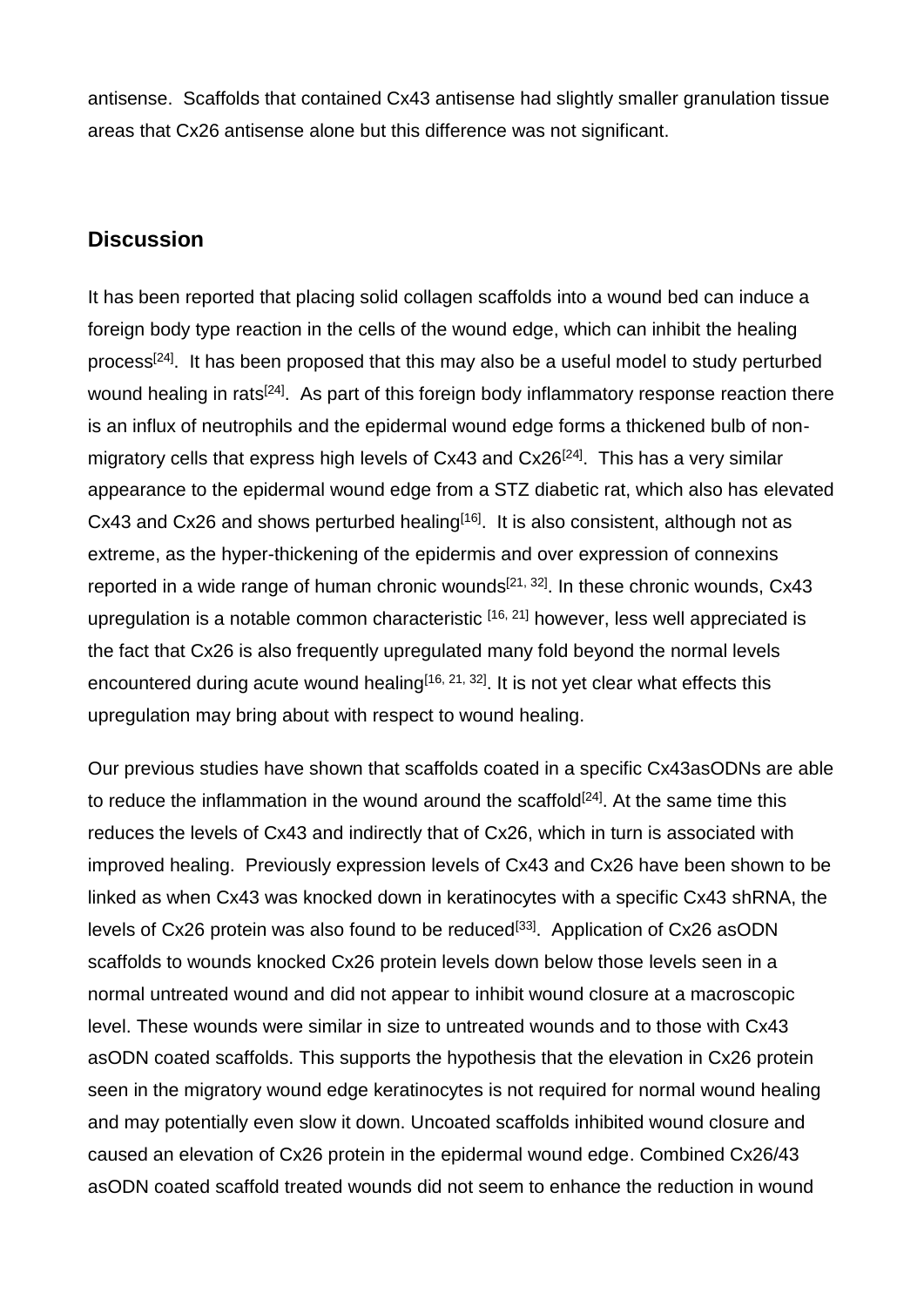size beyond the effect of each of the individual antisense treatments. Unlike Cx43, Cx26 knockdown in wounds has not previously been linked to a faster reduction in wound area, and it still remains unclear how Cx26 knockdown could mechanistically affect wound closure.

## **Hyperthickening**

There is a considerable amount of evidence correlating high levels of Cx26 with hyperthickened epidermis. For instance, following tape stripping of skin Cx26 is found to become elevated in the epidermis, which precedes an increase in cell proliferation and epidermal thickening<sup>[27]</sup>. Cx26 is also found at high levels in hyperproliferative vaginal and buccal epithelia<sup>[27, 28]</sup>. Similarly Cx26 has been reported to be highly expressed in hyperproliferative viral warts where it can become colocalized with Cx43[34], which may be a marker of the diseased state as normally Cx43 and Cx26 do not interact<sup>[22]</sup>. Another example of high levels of Cx26 and hyperthickend skin is in psoriatic plaques though the role of  $Cx26$  in these plaques is yet to be fully determined<sup>[26, 35]</sup>. Skin hyperthickening can also be induced in humans by topical application of retinoic acid, which results in a 2.5 fold increase in epidermal thickness and a turn on of Cx26<sup>[36]</sup>. Evidence to suggest that it is in fact the Cx26 overexpression that drives the thickening comes from a study of genetically modified mice, where involucrin was used to drive the overexpression of Cx26 in keratinocytes, which resulted in keratinocyte hyperproliferation, epidermal thickening and slowed wound healing<sup>[23]</sup>. Indeed the levels of Cx43 and Cx26 in keratinocytes has been shown to be linked to their differentiation as when they are reduced, premature differentiation takes place<sup>[33]</sup>. This suggests that targeting the expression of Cx26 when it is overexpressed, as reported in chronic wounds<sup>[21]</sup>, may have therapeutic benefits in reducing hyperthickening and promoting healing. This current animal model used in this study is consistent with illustrating this potential therapeutic effect.

## **Cytoskeletal interactions**

As part of the wound healing response leading edge keratinocytes need to down regulate their junctional complexes, freeing them up to allow the cells to become migratory, whilst remaining on in the proliferating cells behind<sup>[15]</sup>. It is well known that  $Cx43$  has multiple junctional and cytoskeletal binding partners and this may be one of the reasons why it naturally downregulates as cells become migratory [18, 37]. However, it appears that despite having a very short C-terminal tail Cx26 is able to directly interact with the coiled-coil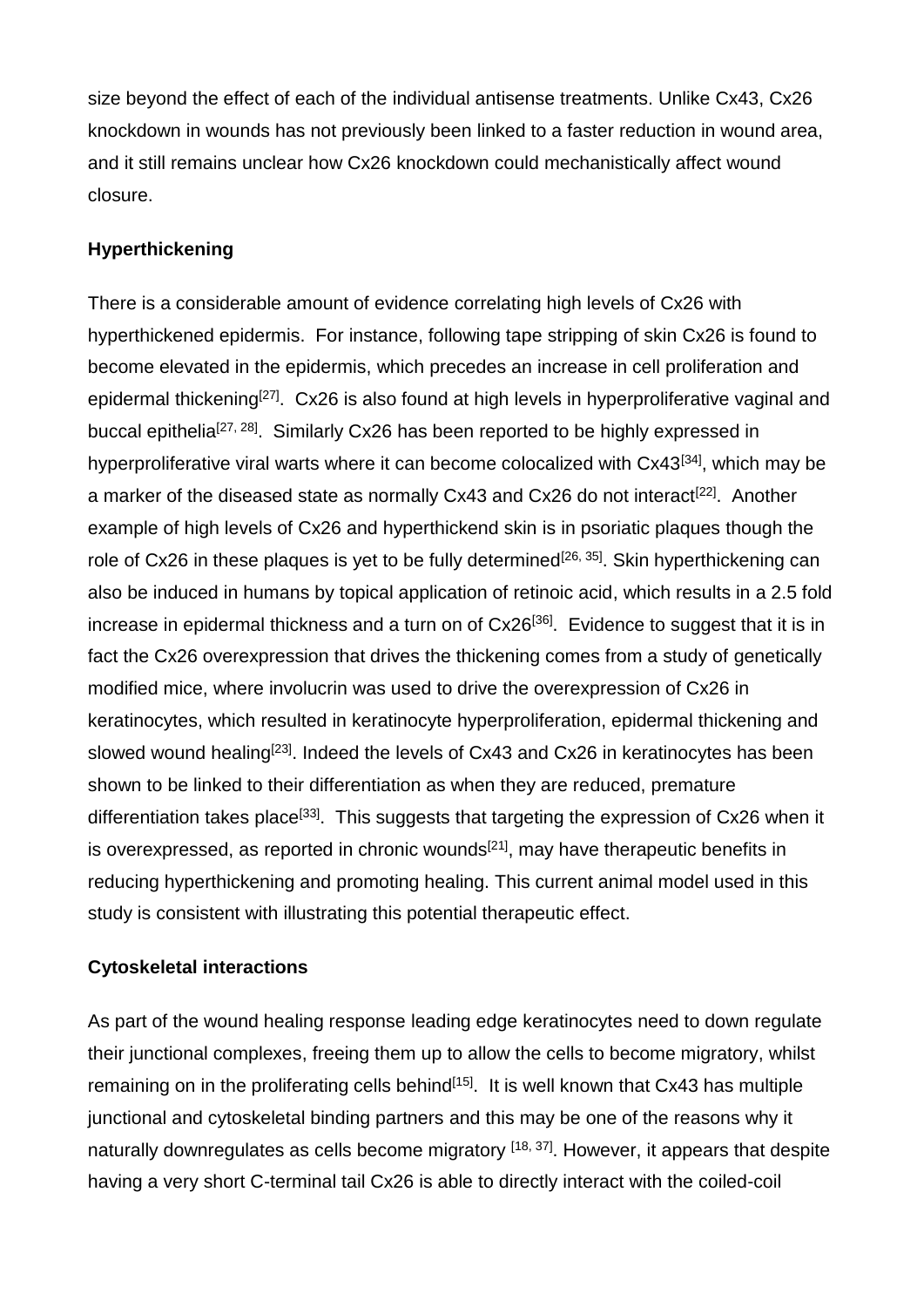domain of the tight junction protein occludin<sup>[38]</sup>. In the wound healing response occludin needs to relocate to the leading edge to repolarize the microtubule organizing centre (MTOC) and organize the cytoskeleton for migration to take place [39]. Cx26 is normally upregulated in the leading edge keratinocytes, however, very high levels of Cx26 potentially binding to occludin may impair its ability to relocate to the leading edge and hence inhibit migration.

### **Neutrophil response**

Polymorphonuclear leukocytes (PMNs) could be easily identified in the dermis from the histological morphology of their multi-lobbed nuclei. Similar to Cx43 asODN, Cx26 asODN coated scaffolds had a significant effect on reducing the numbers of inflammatory PMNs spreading into the uninjured dermis. The link between Cx26 and inflammation has been shown to be associated with increased hemichannel activity when Cx26 is overexpressed in keratinocytes, resulting in an increase in release of ATP, which in turn increased the inflammatory response<sup>[23]</sup>. The levels of Cx43 and Cx26 play an important role in the differentiation of the skin<sup>[33]</sup> and this elevated Cx26 level produced a psoriasis like effect damaging the skins natural barrier. Indeed extracellular ATP has been shown to be proinflammatory resulting in activation of the inflammasome and causing tissue damage<sup>[40]</sup>. Irritant chemicals have been shown to induce rapid release of ATP from keratinocytes, which promotes skin inflammation $[41]$ . In this instance, in the control treatment of uncoated collagen scaffolds, we consider it likely that it may generate an irritation causing the elevation of Cx26, ATP release and promotion of the inflammatory response recruiting leukocytes into the tissues around the wound. The reduced inflammatory response seen with coating the collagen scaffold may reflect better biocompatibility of PCL/PGLA coating material in the wound compared to the uncoated collagen scaffold.

## **Conclusions**

Elevated levels of Cx26 in the skin are associated with hyperproliferation of the epidermis, elevated inflammation, breakdown of the epidermal barrier and impaired wound healing. It appears that Cx26 antisense treatment can have a beneficial effect on the wound healing process, perhaps by reducing proinflammatory ATP release within the skin. In addition it may act by freeing up the Cx26 interaction with occludin allowing the leading edge keratinocytes to more easily polarise and become migratory. In addition, uncoated collagen scaffolds used in this context may provide us with a new rodent wound model for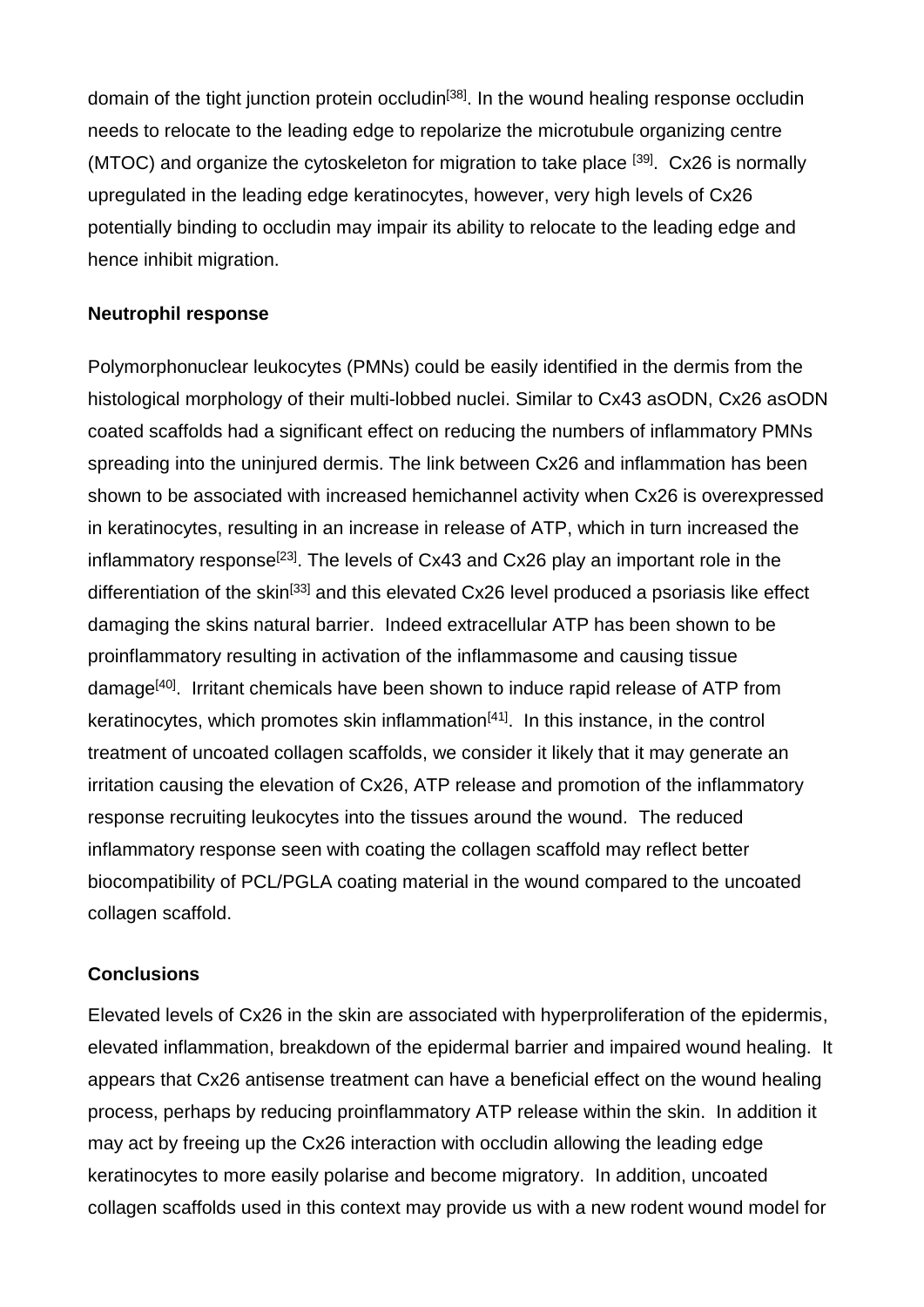exploring impaired healing and recreating aspects of human chronic wound biology. Aside from chronic wound healing applications Cx26 antisense treatments offer therapeutic opportunities in other disease states such as psoriasis, which has reported elevated Cx26. In these setting it is predicted to reduce both inflammation and hyperthickened plaque formation as well as improve the skin barrier function.

### **Acknowledgements:**

DJG was supported by a BBSRC-CASE studentship with CoDaTherapeutics Inc. DLB is supported by the Lee Kong Chian School of Medicine and the Singapore Ministry of Education Research Fund (T1-002-098 and T1-002-013) and A\*Star-SHG-NTU SRG 15005.

## **Disclosures:**

DLB is a founding scientist of CoDaTherapeutics Inc and holds shares in the company. ARJP, MM & SO were employed by CoDaTherapeutics at the time of the study.

### **Figure legends:**

**Figure 1. Effect of scaffold application on macroscopic wound appearance.** Fullthickness rat wounds were treated with scaffolds coated with Cx26 asODN or a combination of both Cx26 and Cx43 asODN (denoted Cx26/43 asODN). Animals  $(n = 8)$ were culled at days 1, 3, or 5 (D1, D3, D5) after wounding and the wounds were macroscopically imaged. Scalebar = 1 mm*. Control data reproduced with permission*  (2016) Advanced Healthcare Materials 5, 1786-99. Wiley-VCH*.*

Figure 2. D1 full-thickness wound healing following application of scaffolds coated with Cx26 asODN or a combination of both Cx26 and Cx43 asODN. Wound re-epithelialisation distances outlined by yellow dotted lines were measured for each type of scaffold applied and plotted as a graph (left column). Relative changes in Cx26 and Cx43 expression were also quantified in keratinocytes at the wound edge (WE) outlined by white dotted lines in confocal images of the corresponding immunostained sections (middle, right columns).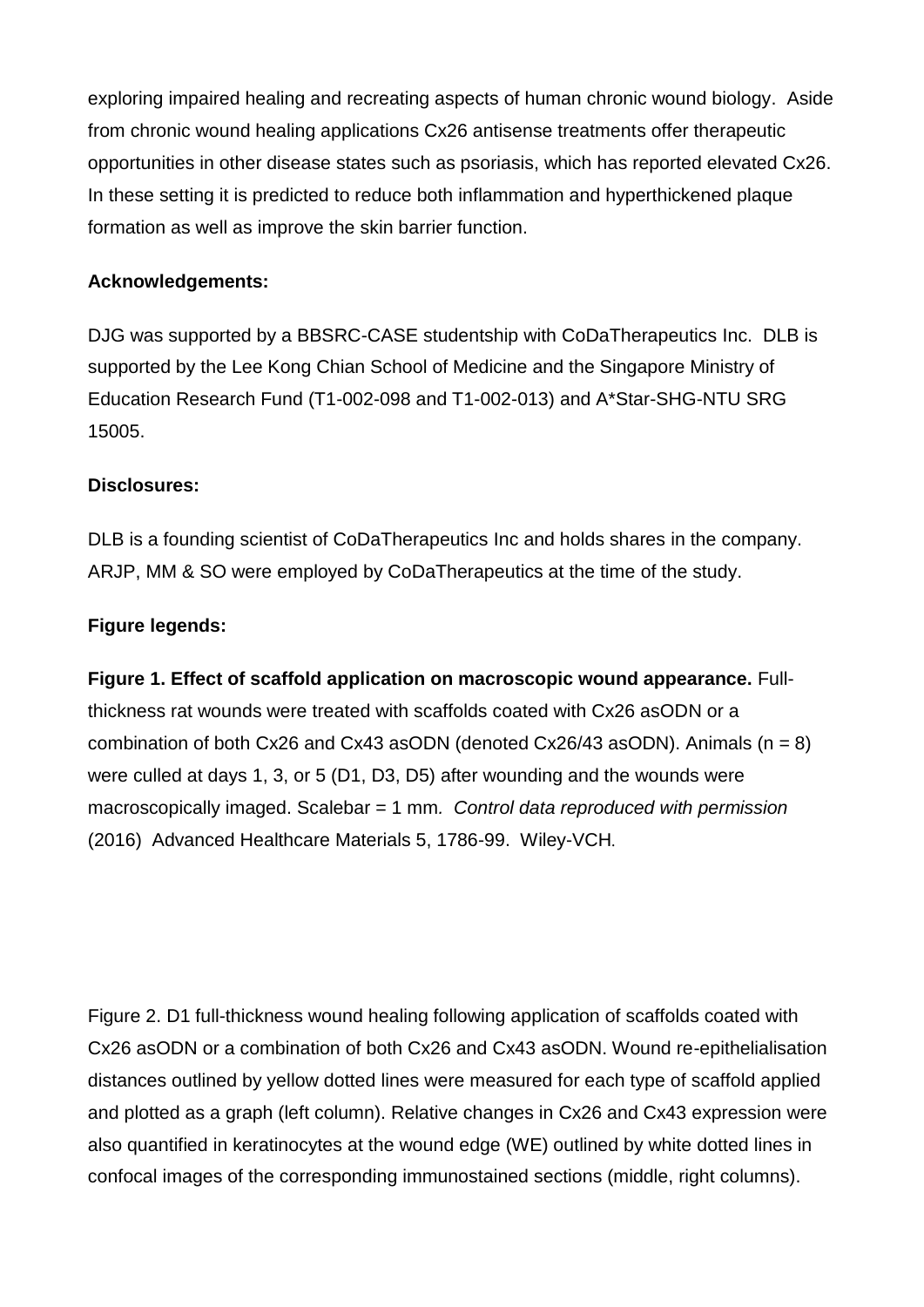Scalebar = 100 μm. Data plotted as mean + SEM. 8 rat wounds per condition assessed. One-way ANOVA with posthoc Tukey's multiple comparisons test conducted to establish significance (\*p<0.05, \*\*p<0.01, \*\*\*p<0.001 Significant difference from No treatment, □p<0.05, □□p<0.01, □□□p<0.001 Significant difference from Uncoated Scaffold, Dp<0.05, DDp<0.01, DDDe<0.001 Significant difference from Coated Scaffold, Dp<0.05, **□□p<0.01, □□□p<0.001 Significant difference from Cx43 sODN, □p<0.05 Significant** difference from Cx26 asODN). Control data reproduced with permission (2016) Advanced Healthcare Materials 5, 1786-99. Wiley-VCH.

Figure 3. D3 full-thickness wound healing following application of scaffolds coated with Cx26 asODN or a combination of both Cx26 and Cx43 asODN. Wound re-epithelialisation distances outlined by yellow dotted lines were measured for each type of scaffold applied and plotted as a graph (left column). Relative changes in Cx26 and Cx43 expression were also quantified in keratinocytes at the wound edge (WE) outlined by white dotted lines in confocal images of the corresponding immunostained sections (middle, right columns). Scalebar = 100 μm. Data plotted as mean + SEM. 8 rat wounds per condition assessed. One-way ANOVA with posthoc Tukey's multiple comparisons test conducted to establish significance (\*p<0.05, \*\*p<0.01, \*\*\*p<0.001 Significant difference from No treatment, □p<0.05, □□p<0.01, □□□p<0.001 Significant difference from Uncoated Scaffold, D<sub>P</sub><0.05, <sub>□</sub>D<sub>P</sub><0.01, □□D<sub>P</sub><0.001 Significant difference from Coated Scaffold, □p<0.05, DOD=0.01, DOOD=0.001 Significant difference from Cx43 sODN, OD=0.05 Significant difference from Cx26 asODN). Control data reproduced with permission (2016) Advanced Healthcare Materials 5, 1786-99. Wiley-VCH.

Figure 4. D5 full-thickness wound healing following application of scaffolds coated with Cx26 asODN or a combination of both Cx26 and Cx43 asODN. Wound re-epithelialisation distances outlined by yellow dotted lines were measured for each type of scaffold applied and plotted as a graph (left column). Relative changes in Cx26 and Cx43 expression were also quantified in keratinocytes at the wound edge (WE) outlined by white dotted lines in confocal images of the corresponding immunostained sections (middle, right columns). Scalebar = 100 μm. Data plotted as mean + SEM. 8 rat wounds per condition assessed. One-way ANOVA with posthoc Tukey's multiple comparisons test conducted to establish significance (\*p<0.05, \*\*p<0.01, \*\*\*p<0.001 Significant difference from No treatment,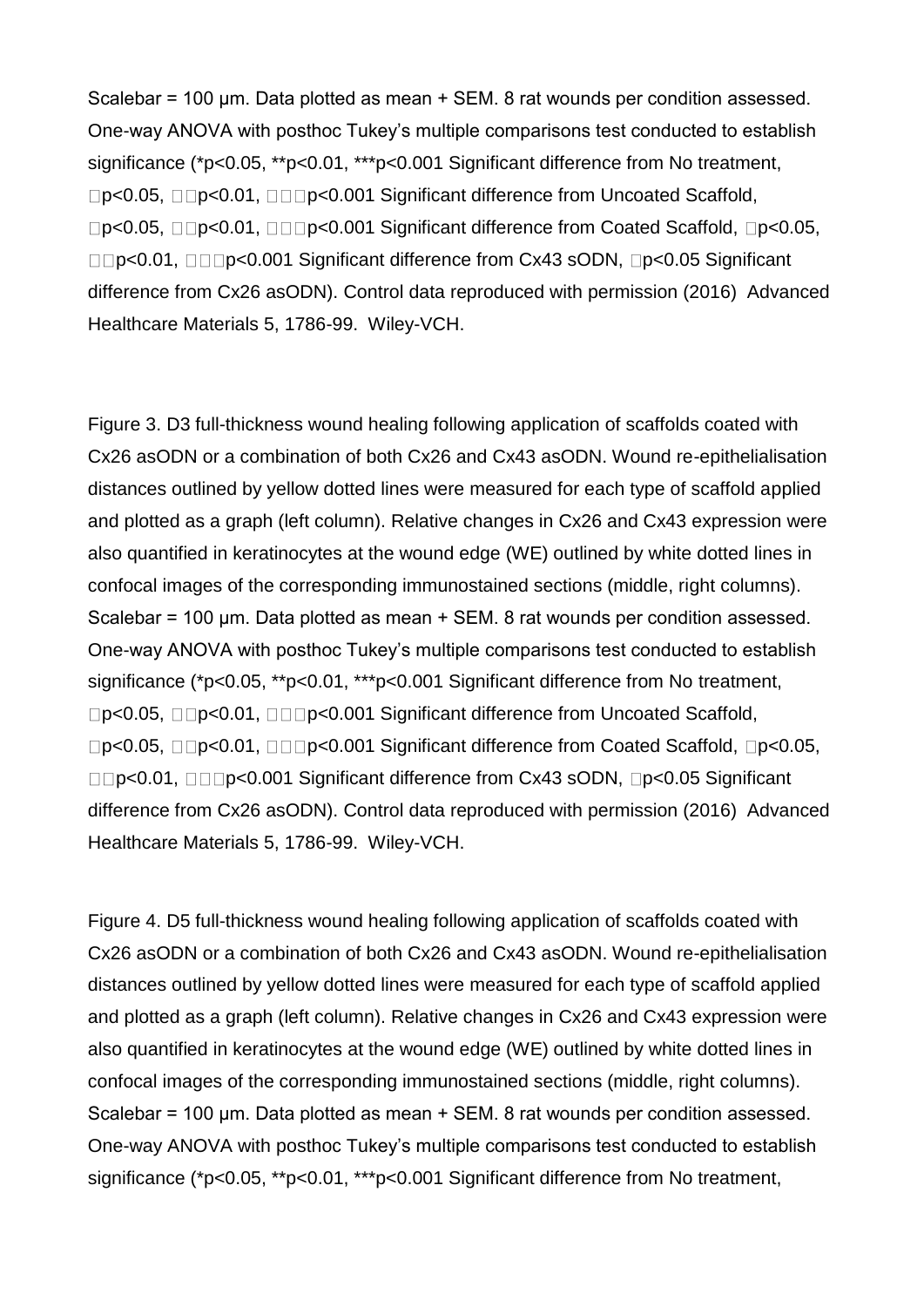□p<0.05, □□p<0.01, □□□p<0.001 Significant difference from Uncoated Scaffold, Deta Co.05, provided Scaffold, pc0.05, pc0.05, pc0.05, pc0.05, pcd0.05, pcd0.05, p<0.01, p<0.001 Significant difference from Cx43 sODN). *Control data reproduced with permission* (2016) Advanced Healthcare Materials 5, 1786-99. Wiley-VCH*.*

**Figure 5. Thickness of the nascent epidermis following scaffold application.** Fullthickness wounds treated with different types of scaffolds were measured for epithelial thickness within the end 150 μm of the nascent tip of the epidermis. Measurements recorded across time points of D1, D3 and D5 were plotted as means  $+$  SEM of  $n = 8$ samples. One-way ANOVA with posthoc Tukey's multiple comparisons test conducted to establish significance (\*p<0.05 Significant difference from No treatment,  $\square p$  <0.05, **□□p<0.01, □□□p<0.001 Significant difference from Uncoated Scaffold, □p<0.05,** □□p<0.01 Significant difference from Coated Scaffold, □p<0.05, □□p<0.01 Significant difference from Cx43 sODN). *Control data reproduced with permission* (2016) Advanced Healthcare Materials 5, 1786-99. Wiley-VCH*.*

**Figure 6. Effect of scaffold application on the number of polymorphonuclear cells (PMNs) infiltrating the unwounded dermis.** Full-thickness wounds treated with different types of scaffolds were assessed for polymorphonuclear cell invasion into the lower dermis 700 μm away from the wound edge. The images shown are typical of unwounded dermis distal to D3 wounds. Scale bar = 50 μm. Quantification of individual PMNs for each treatment across time points of D1, D3 and D5 were plotted as means  $+$  SEM of  $n = 5$ samples. One-way ANOVA with posthoc Tukey's multiple comparisons test conducted to establish significance ( $\Box p$ <0.05,  $\Box \Box p$ <0.01,  $\Box \Box p$ <0.001 Significant difference from Uncoated Scaffold,  $\neg p < 0.05$  Significant difference from Coated Scaffold,  $\neg p < 0.05$ , p<0.01, p<0.001 Significant difference from Cx43 sODN). *Control data reproduced with permission* (2016) Advanced Healthcare Materials 5, 1786-99. Wiley-VCH*.*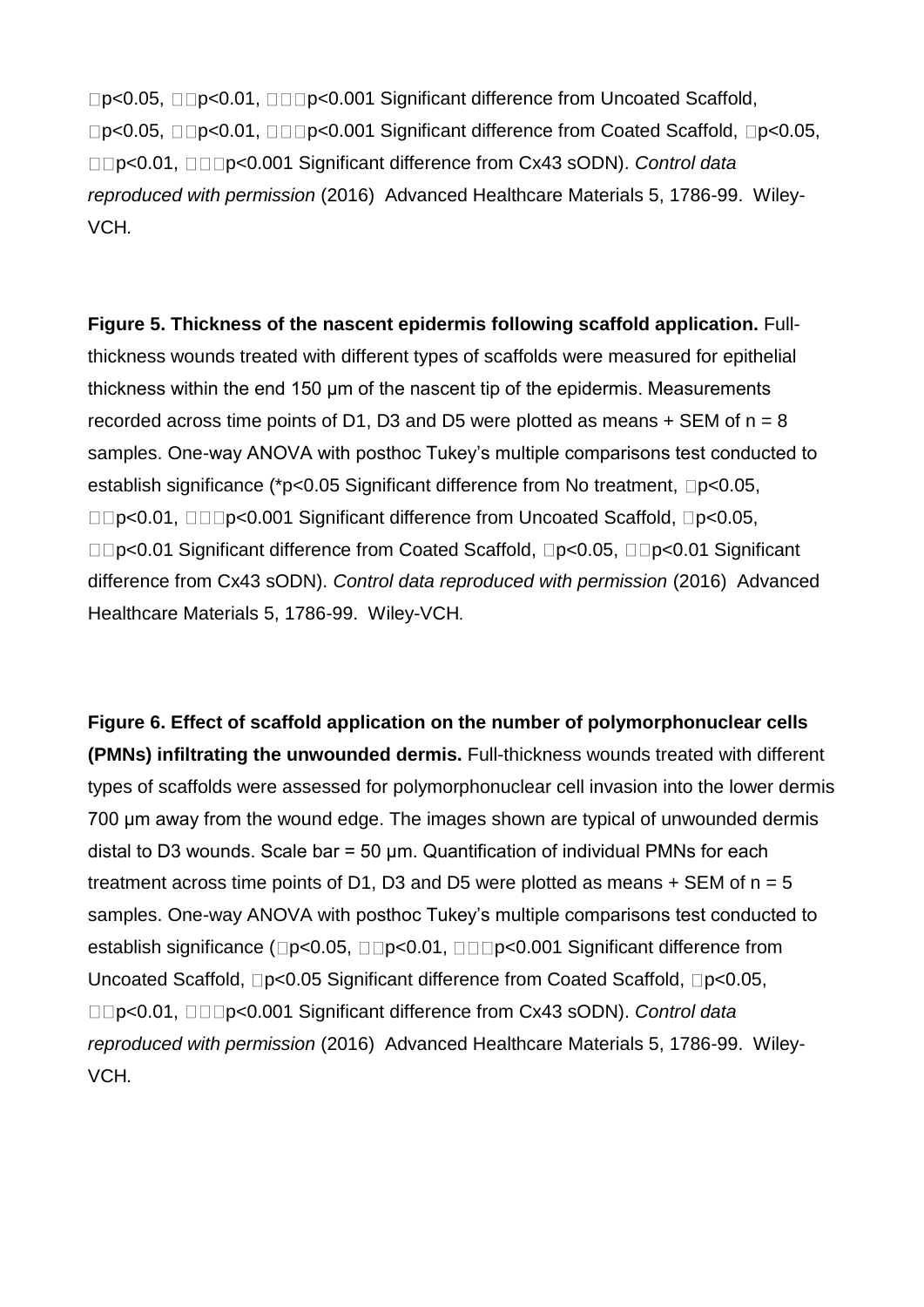**Figure 7. Effect of scaffold application on the late stages of wound healing.** Fullthickness wounds treated with different types of scaffolds were measured for granulation tissue or wound area at days 10 or 15 (D10, D15) after wounding. Typical H&E stained images illustrating the quantified granulation tissue area of the individual wounds bounded by white dotted lines. Eight rat wounds per condition assessed. Data plotted as means + SEM. One-way ANOVA with posthoc Tukey's multiple comparisons test conducted to establish significance (\*p<0.05, \*\*p<0.01, Significant difference from No treatment, □p<0.05, □□p<0.01, □□□p<0.001 Significant difference from Uncoated Scaffold, □p<0.05, □□p<0.01 Significant difference from Coated Scaffold, □p<0.05, □□p<0.01 difference from Cx43 sODN). *Control data reproduced with permission* (2016) Advanced Healthcare Materials 5, 1786-99. Wiley-VCH*.*

#### **References:**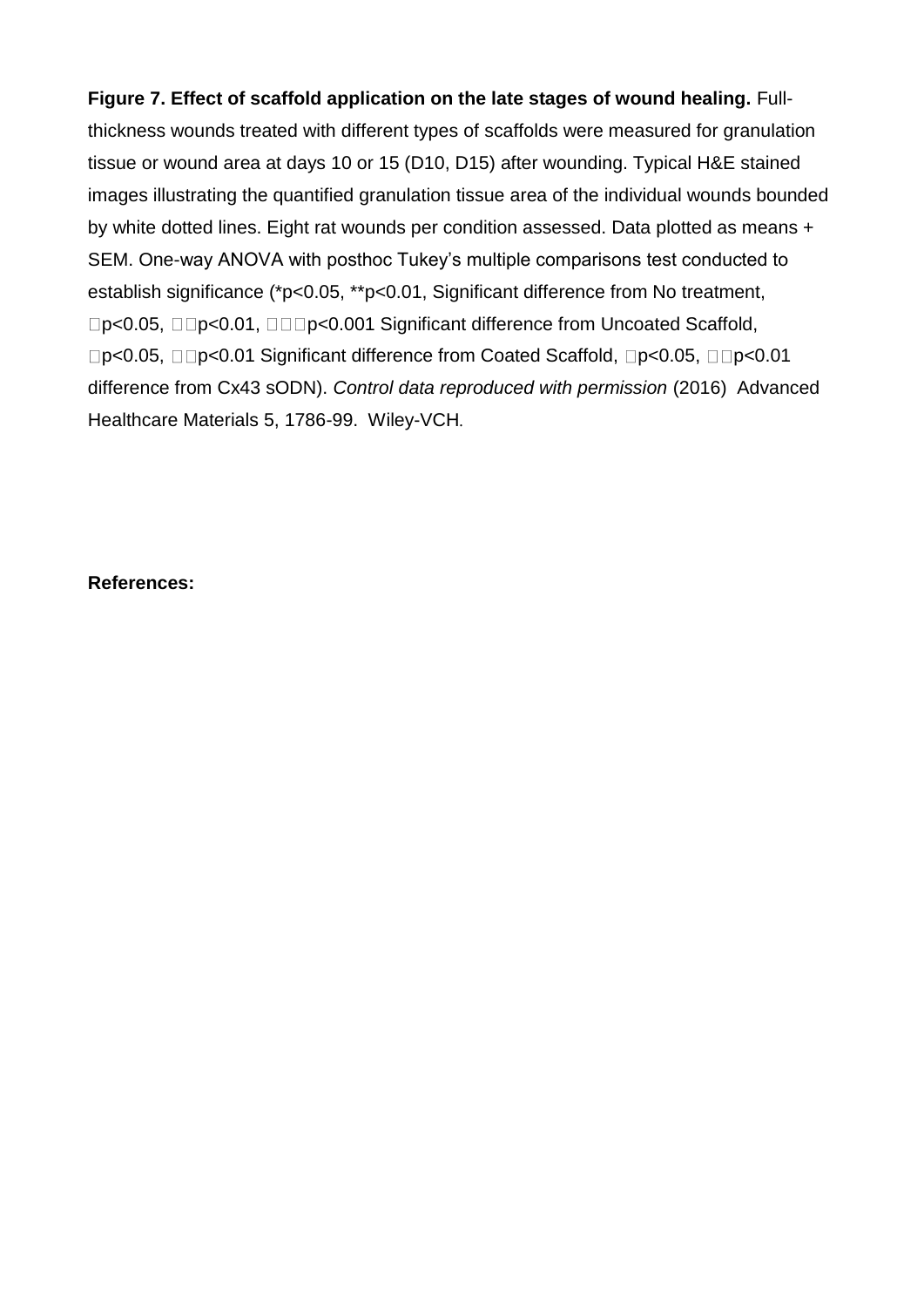[1] Y. M. Farag, M. R. Gaballa, Nephrol Dial Transplant 2011, 26, 28; T. Mustoe, Am J Surg 2004, 187, 65S.

[2] R. Nunan, K. G. Harding, P. Martin, Dis Model Mech 2014, 7, 1205.

[3] C. K. Sen, G. M. Gordillo, S. Roy, R. Kirsner, L. Lambert, T. K. Hunt, F. Gottrup, G. C. Gurtner, M. T. Longaker, Wound Repair Regen 2009, 17, 763.

[4] G. S. Lazarus, D. M. Cooper, D. R. Knighton, R. E. Percoraro, G. Rodeheaver, M. C. Robson, Wound Repair Regen 1994, 2, 165.

[5] M. Augustin, L. K. Brocatti, S. J. Rustenbach, I. Schafer, K. Herberger, International wound journal 2014, 11, 283.

[6] J. F. Guest, N. Ayoub, T. McIlwraith, I. Uchegbu, A. Gerrish, D. Weidlich, K. Vowden, P. Vowden, BMJ Open 2015, 5, e009283; J. F. Guest, N. Ayoub, T. McIlwraith, I. Uchegbu, A. Gerrish, D. Weidlich, K. Vowden, P. Vowden, International wound journal 2016.

[7] O. R. Herber, W. Schnepp, M. A. Rieger, Health Qual Life Outcomes 2007, 5, 44.

[8] M. T. Kristensen, G. Holm, K. Kirketerp-Moller, M. Krasheninnikoff, P. Gebuhr, Interact Cardiovasc Thorac Surg 2012, 14, 543.

[9] D. L. Becker, C. Thrasivoulou, A. R. Phillips, Biochim Biophys Acta 2012, 1818, 2068.

[10] R. Mori, K. T. Power, C. M. Wang, P. Martin, D. L. Becker, J Cell Sci 2006, 119, 5193; M. Kretz, C. Euwens, S. Hombach, D. Eckardt, B. Teubner, O. Traub, K. Willecke, T. Ott, J Cell Sci 2003, 116, 3443; J. M. Churko, D. W. Laird, Physiology (Bethesda) 2013, 28, 190; G. S. Ghatnekar, M. P. O'Quinn, L. J. Jourdan, A. A. Gurjarpadhye, R. L. Draughn, R. G. Gourdie, Regen Med 2009, 4, 205; C. S. Wright, M. A. van Steensel, M. B. Hodgins, P. E. Martin, Wound Repair Regen 2009, 17, 240.

[11] J. A. Goliger, D. L. Paul, Mol Biol Cell 1995, 6, 1491.

[12] J. Montgomery, G. S. Ghatnekar, C. L. Grek, K. E. Moyer, R. G. Gourdie, Int J Mol Sci 2018, 19.

[13] M. Chanson, M. Watanabe, E. M. O'Shaughnessy, A. Zoso, P. E. Martin, Int J Mol Sci 2018, 19.

[14] C. Faniku, E. O'Shaughnessy, C. Lorraine, S. R. Johnstone, A. Graham, S. Greenhough, P. E. M. Martin, Int J Mol Sci 2018, 19.

[15] P. Coutinho, C. Qiu, S. Frank, K. Tamber, D. Becker, Cell Biol Int 2003, 27, 525.

[16] C. M. Wang, J. Lincoln, J. E. Cook, D. L. Becker, Diabetes 2007, 56, 2809.

[17] A. Mendoza-Naranjo, P. Cormie, A. E. Serrano, R. Hu, S. O'Neill, C. M. Wang, C. Thrasivoulou, K. T. Power, A. White, T. Serena, A. R. Phillips, D. L. Becker, PLoS One 2012, 7, e37374; A. Mendoza-Naranjo, P. Cormie, A. E. Serrano, C. M. Wang, C. Thrasivoulou, J. E. Sutcliffe, D. J. Gilmartin, J. Tsui, T. E. Serena, A. R. Phillips, D. L. Becker, Cell Biol Int 2012, 36, 661.

[18] J. C. Herve, M. Derangeon, D. Sarrouilhe, B. N. Giepmans, N. Bourmeyster, Biochim Biophys Acta 2012, 1818, 1844.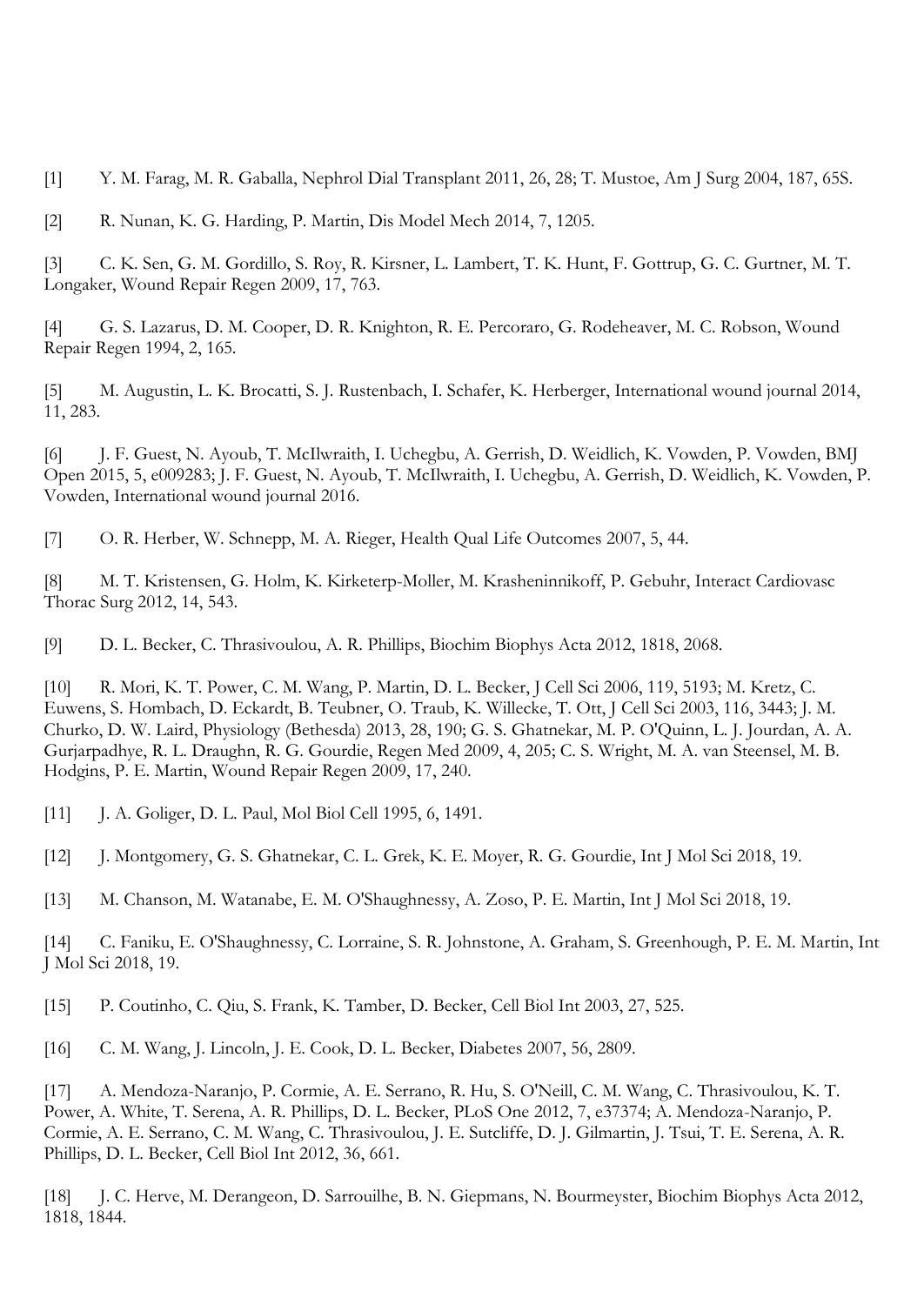[19] G. S. Ghatnekar, C. L. Grek, D. G. Armstrong, S. C. Desai, R. G. Gourdie, J Invest Dermatol 2014.

[20] C. L. Grek, G. M. Prasad, V. Viswanathan, D. G. Armstrong, R. G. Gourdie, G. S. Ghatnekar, Wound Repair Regen 2015, 23, 203.

[21] J. E. Sutcliffe, K. Y. Chin, C. Thrasivoulou, T. E. Serena, S. O'Neil, R. Hu, A. M. White, L. Madden, T. Richards, A. R. Phillips, D. L. Becker, Br J Dermatol 2015.

[22] N. K. Marziano, S. O. Casalotti, A. E. Portelli, D. L. Becker, A. Forge, Hum Mol Genet 2003, 12, 805.

[23] A. R. Djalilian, D. McGaughey, S. Patel, E. Y. Seo, C. Yang, J. Cheng, M. Tomic, S. Sinha, A. Ishida-Yamamoto, J. A. Segre, J Clin Invest 2006, 116, 1243.

[24] D. J. Gilmartin, M. M. Alexaline, C. Thrasivoulou, A. R. Phillips, S. N. Jayasinghe, D. L. Becker, Adv Healthc Mater 2013, 2, 1151.

[25] D. J. Gilmartin, A. Soon, C. Thrasivoulou, A. R. Phillips, S. N. Jayasinghe, D. L. Becker, Adv Healthc Mater 2016.

[26] M. P. Labarthe, D. Bosco, J. H. Saurat, P. Meda, D. Salomon, J Invest Dermatol 1998, 111, 72.

- [27] T. Lucke, R. Choudhry, R. Thom, I. S. Selmer, A. D. Burden, M. B. Hodgins, J Invest Dermatol 1999, 112, 354.
- [28] N. G. Davis, A. Phillips, D. L. Becker, Wound Repair Regen 2013, 21, 571.
- [29] S. Torres-Giner, J. V. Gimeno-Alcaniz, M. J. Ocio, J. M. Lagaron, ACS Appl Mater Interfaces 2009, 1, 218.
- [30] L. Y. Law, W. V. Zhang, N. S. Stott, D. L. Becker, C. R. Green, J Biomol Tech 2006, 17, 270.
- [31] J. A. Diez, S. Ahmad, W. H. Evans, Eur J Biochem 1999, 262, 142.
- [32] J. M. Brandner, P. Houdek, B. Husing, C. Kaiser, I. Moll, J Invest Dermatol 2004, 122, 1310.

[33] S. Langlois, A. C. Maher, J. L. Manias, Q. Shao, G. M. Kidder, D. W. Laird, The Journal of biological chemistry 2007, 282, 30171.

[34] F. Rouan, T. W. White, N. Brown, A. M. Taylor, T. W. Lucke, D. L. Paul, C. S. Munro, J. Uitto, M. B. Hodgins, G. Richard, J Cell Sci 2001, 114, 2105.

[35] M. V. Rivas, E. D. Jarvis, S. Morisaki, H. Carbonaro, A. B. Gottlieb, J. G. Krueger, J Invest Dermatol 1997, 108, 188.

- [36] E. Masgrau-Peya, D. Salomon, J. H. Saurat, P. Meda, J Histochem Cytochem 1997, 45, 1207.
- [37] R. Schulz, P. M. Gorge, A. Gorbe, P. Ferdinandy, P. D. Lampe, L. Leybaert, Pharmacol Ther 2015, 153, 90.

[38] A. Nusrat, J. A. Chen, C. S. Foley, T. W. Liang, J. Tom, M. Cromwell, C. Quan, R. J. Mrsny, J Biol Chem 2000, 275, 29816.

[39] D. Du, F. Xu, L. Yu, C. Zhang, X. Lu, H. Yuan, Q. Huang, F. Zhang, H. Bao, L. Jia, X. Wu, X. Zhu, X. Zhang, Z. Zhang, Z. Chen, Dev Cell 2010, 18, 52.

[40] A. Cauwels, E. Rogge, B. Vandendriessche, S. Shiva, P. Brouckaert, Cell Death Dis 2014, 5, e1102.